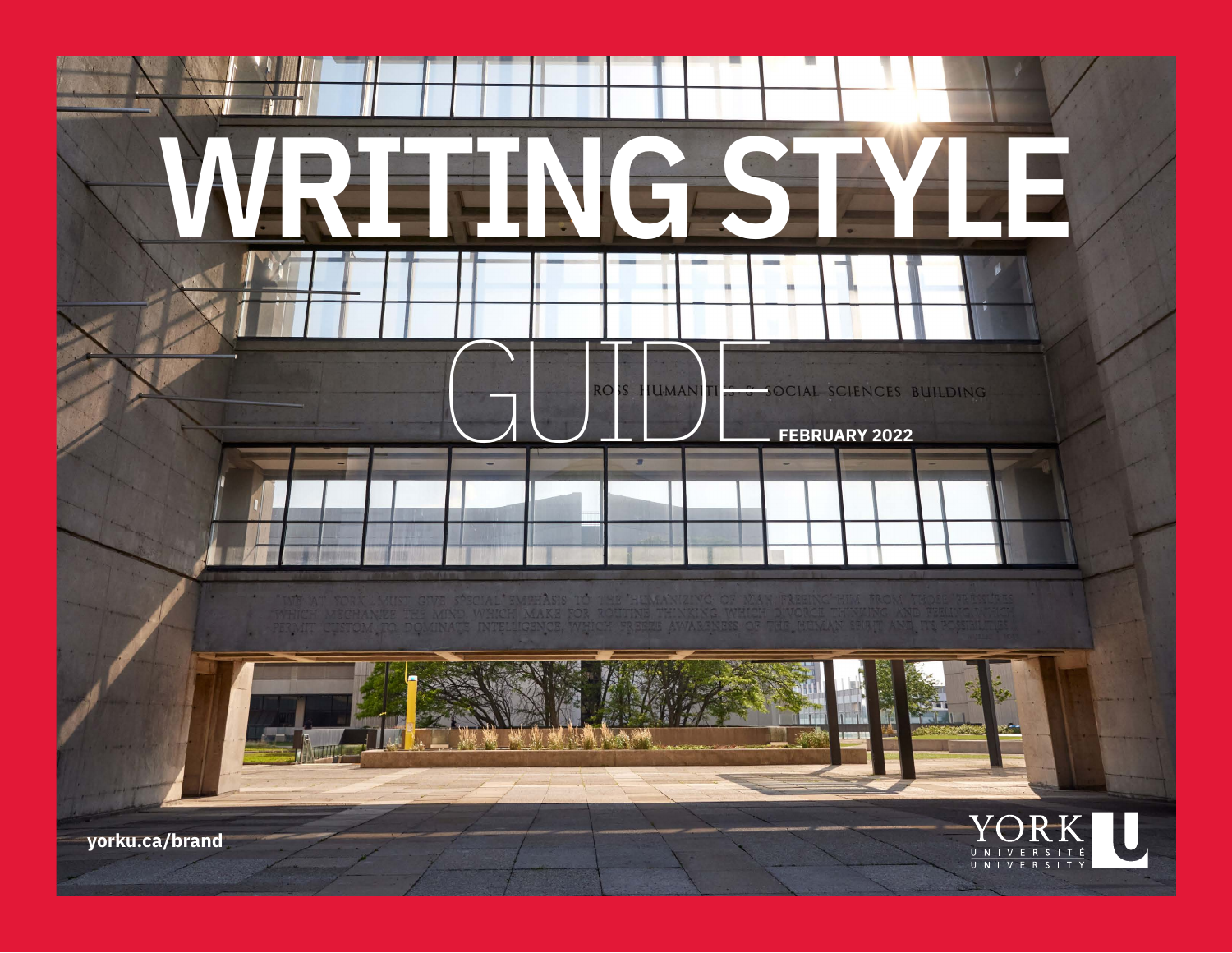# <span id="page-1-0"></span>YORK UNIVERSITY WRITING STYLE GUIDE

Last review: February 2022 Next review: February 2023

This style guide should be the **first reference** for York University communicators, to assist in journalistic and promotional writing and communications to both the York University community and the general public. It pertains to York University's Englishlanguage publications only.

For anything that is not included in this guide, refer to *The Canadian Press (CP) Stylebook* and/or *The Canadian Press Caps and Spelling*. If what you're looking for cannot be found there, refer next to the *Canadian Oxford Dictionary*.

Our guidelines for capitalization, abbreviation, punctuation, use of titles, language and other issues of style come from several sources: *The Canadian Press Stylebook, The Canadian Press Caps and Spelling,* the *Canadian Oxford Dictionary, Talking Gender: A Guide to Nonsexist Communication* and the *CCAE English Language Style Guide*.

The SPELLING section of this document aims to address questions of spelling that come up frequently in the Communications & Public Affairs Division and lists some of CP's exceptions to Oxford spellings. As well, this style guide deals with items of particular stylistic concern for editors of York University publications. Cross references are included to assist communicators in finding relevant information.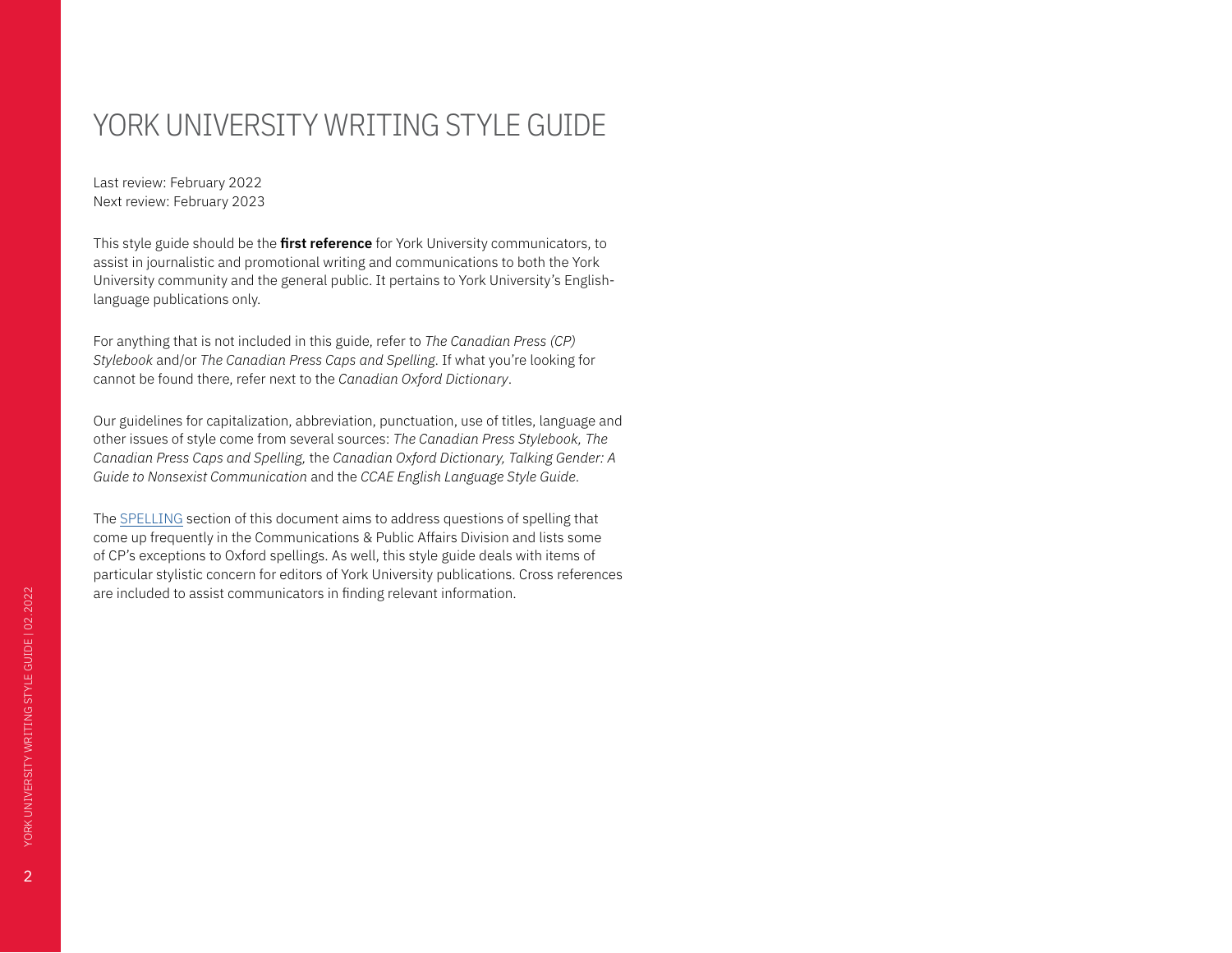# TABLE OF CONTENTS

For ease of use, click on an item in the table of contents to move directly to that section.

| YORK UNIVERSITY WRITING STYLE GUIDE               | 2  |
|---------------------------------------------------|----|
| <b>ABBREVIATIONS</b>                              | 4  |
| <b>ACADEMIC SUBJECTS</b>                          | 5  |
| <b>ACCENTS (FOREIGN)</b>                          | 5  |
| <b>ACRONYMS</b>                                   | 6  |
| <b>ALUMNI</b>                                     | 6  |
| <b>AMPERSANDS</b>                                 | 6  |
| <b>APOSTROPHES</b>                                | 6  |
| <b>BRACKETS / PARENTHESES</b>                     | 7  |
| <b>BYLINES</b>                                    | 8  |
| <b>CAMPUSES</b>                                   | 8  |
| CAPITALIZATION                                    | 8  |
| CAPITALIZING ACADEMIC SUBJECTS                    | 8  |
| CAPITALIZING DEPARTMENTS AND ADMINISTRATIVE UNITS | 9  |
| CAPITALIZING GOVERNMENT                           | 10 |
| <b>CAPITALIZING JOB TITLES</b>                    | 10 |
| CAPITALIZING TITLES OF WORKS OF ART               | 11 |
| CAPITALIZING - OTHER                              | 11 |
| <b>COLONS</b>                                     | 12 |
| <b>COMMAS</b>                                     | 12 |
| COVID-19                                          | 13 |
| <b>DASHES</b>                                     | 13 |
| DATES AND TIMES                                   | 14 |
| <b>DEGREES</b>                                    | 15 |
| <b>ELLIPSES</b>                                   | 15 |
| <b>EMERITUS</b>                                   | 15 |
| <b>FACULTY / FACULTIES</b>                        | 16 |
| <b>GRANT AGENCIES</b>                             | 16 |
| <b>HYPHENS</b>                                    | 16 |
| <b>ITALICS</b>                                    | 16 |
|                                                   |    |

| LISTS: BULLETS, NUMBERING ETC.            | 17 |
|-------------------------------------------|----|
| <b>METRIC</b>                             | 18 |
| <b>NUMBERS</b>                            | 19 |
| ORDINAL INDICATORS / SUPERSCRIPT          | 19 |
| <b>PROFESSOR</b>                          | 20 |
| <b>PUNCTUATION</b>                        | 20 |
| <b>QUOTATIONS</b>                         | 20 |
| <b>RESEARCH CENTRES</b>                   | 21 |
| <b>SEMICOLONS</b>                         | 21 |
| SENSITIVE SUBJECTS AND PREFERRED LANGUAGE | 21 |
| <b>SPELLING</b>                           | 26 |
| <b>TITLES</b>                             | 31 |
| <b>UNDERLINING</b>                        | 31 |
| <b>WEB ADDRESSES</b>                      | 31 |
| <b>ADDITIONAL RESOURCES</b>               | 32 |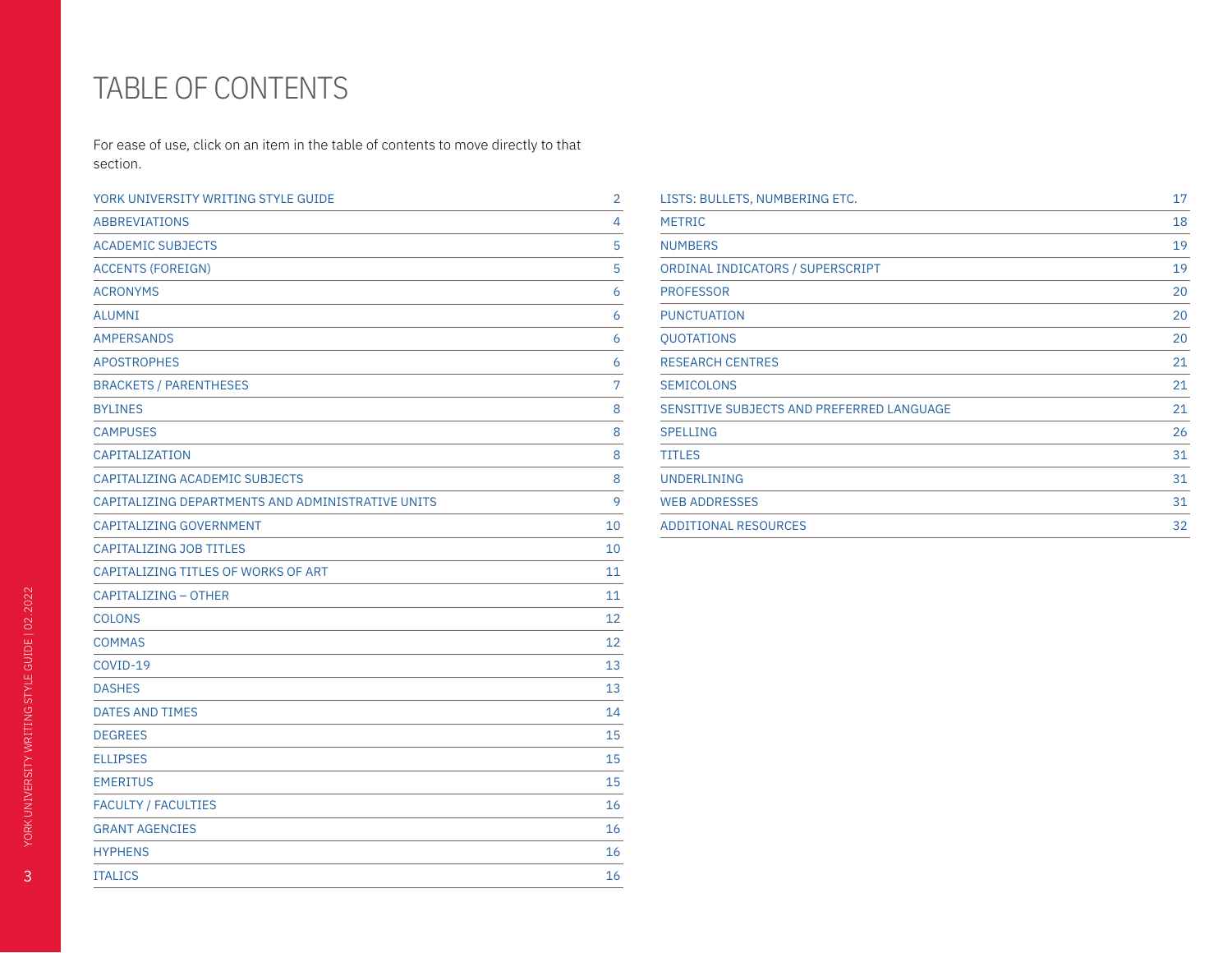## <span id="page-3-1"></span><span id="page-3-0"></span>ABBREVIATIONS

Only use abbreviations and acronyms (abbreviations pronounced as words) on their own if they are very familiar to most readers. (See the [ACRONYMS](#page-5-1) section.)

■ CBC MPP MP RCMP

If you are using an abbreviation that is not well known, spell out the full name in the first reference with the abbreviation in parentheses. Then use the abbreviation or a short form of the full name in all subsequent references.

■ York is the home base for the *World Encyclopedia of Contemporary Theatre* **(WECT)**. Three volumes of WECT have already been published and the fourth volume of **the series** is scheduled for release in the fall of 1998. (See the [ACRONYMS](#page-5-1) section.)

For ease of reading and variety, a general term is often preferable to an abbreviation.

■ The **encyclopedia** headquarters is located at York University.

No more than **one or two abbreviations** or acronyms should be used within the same text.

Otherwise you get a sentence that reads like this:

■ AUCC voted that SCOTL should devote more time to publicizing SSHRC and NSERC awards to get CCAE's attention.

Some common York abbreviations and acronyms include:

- AMPD: School of the Arts, Media, Performance & Design
- AUCC: Association of Universities & Colleges of Canada
- CASE: Council for the Advancement & Support of Education
- CCAE: Canadian Council for the Advancement of Education
- CERIS: Joint Centre of Excellence for Research on Immigration & Settlement
- CERLAC: Centre for Research on Latin America & the Caribbean
- CFR: Centre for Feminist Research
- CJS: Centre for Jewish Studies
- COU: Council of Ontario Universities
- CRESS: Centre for Research in Earth & Space Science
- CRS: Centre for Refugee Studies
- CUPE: Canadian Union of Public Employees
- EATS: Earth & Atmospheric Science
- FGS: Faculty of Graduate Studies
- FES: Faculty of Environmental Studies
- GREF: Groupe de recherches en études francophones
- ISR: Institute for Social Research
- ISTS: Institute for Space & Terrestrial Science
- ITC: Instructional Technology Centre
- JCAPS: Joint Centre for Asia Pacific Studies
- LA&PS: Faculty of Liberal Arts & Professional Studies
- NSERC: Natural Sciences & Engineering Research Council of Canada
- OCUFA: Ontario Confederation of University Faculty Associations
- PPC: Policy & Planning Committee
- SCOTL: Senate Committee on Teaching & Learning
- SSB: Schulich School of Business
- SSHRC: Social Sciences & Humanities Research Council of Canada
- WECT: World Encyclopedia of Contemporary Theatre
- WIER: Writers in Electronic Residence
- YBA: York Business Alliance
- YCAS: York Centre for Applied Sustainability
- YEC: York Executive Committee
- YFS: York Federation of Students
- YUELI: York University English Language Institute
- YUFA: York University Faculty Association
- YUSA: York University Staff Association

When abbreviations follow indefinite articles, the way the abbreviation is pronounced determines whether **a** or **an** is used.

- **a** WHO spokesperson
- **an** EKG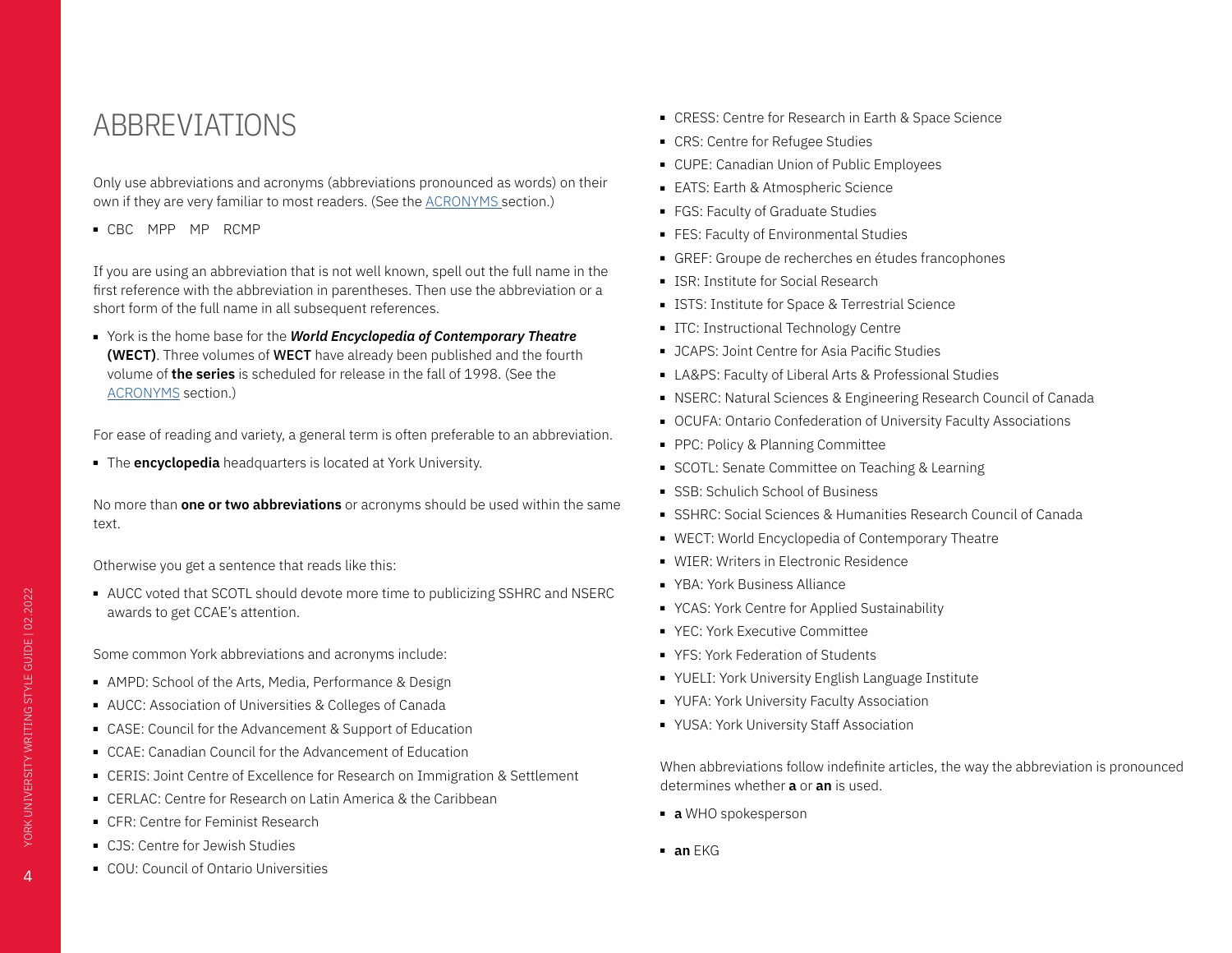<span id="page-4-0"></span>Abbreviations also include the shortening of items such as:

- Inc. Incorporated
- etc. (no comma before it) et cetera (and so on)
- e.g. (no comma after it) exampli gratia (for example)
- i.e. (no comma after it) id est (that is to say)

Omit periods in all-capital abbreviations unless the abbreviation is geographical or refers to a person.

- AD, CST, IPO, UBC, UFO, VIP, URL
- B.C., P.E.I., N.W.T., U.S., T.O., L.A.
- J.R. Ewing

Omit periods from currency abbreviations.

■ US\$500, C\$800

Metric symbols are not abbreviations and take periods only at the end of a sentence.

# <span id="page-4-1"></span>ACADEMIC SUBJECTS

Academic subjects or disciplines should be **lowercased**, except for **languages or ethnicities**, which are capitalized.

- She is taking courses in **mathematics** and **psychology**, but her major is **English**.
- The **geography** class took a field trip as part of its research.
- He took an introductory **Spanish** course and a **linguistics** course.
- York is one of the few universities in Canada to offer **Jewish** studies.

If you are writing about a specific department or program using its official name, capitalize the name and use the full title on first reference. On second and subsequent references, use the short version of the proper name also capitalized or the common noun element lowercased.

■ The **Department of Sociology** received nine significant grants. It was the highest number ever presented to the **Sociology Department** within a single semester. Additional **department** information can be found on the website.

If, when using the common noun element, e.g. "department," "centre" or "program," and other departments, centres or programs are mentioned, leading to possible confusion, capitalize the initial letter.

- The **Centre for Refugee Studies** draws scholars from around the world. The **Centre**  is one of 21 research centres at York University.
- The **Department of Psychology** is one of the largest in the Faculty of Liberal Arts & Professional Studies. The **department** includes cognitive, behavioural and linguistic psychologists.

(See the [CAPITALIZING ACADEMIC SUBJECTS](#page-7-1) and CAPITALIZING DEPARTMENTS AND ADMINISTRATIVE UNITS sections for more information.)

# ACCENTS (FOREIGN)

### Use the **appropriate accents** if a **non-English word** is being used.

- Étienne Bök, professor in the Schulich School of Business
- François Rhéaume, professor of linguistics at Glendon
- Prof. Harpin was raised in Trois-Rivières, Que.
- French studies Professor Véronique Duval
- Groupe de recherches en études francophones is the name of the French-language press based at Glendon Campus.
- York professors attended a conference at the Max-Planck-Institut für Radioastronomie in Germany.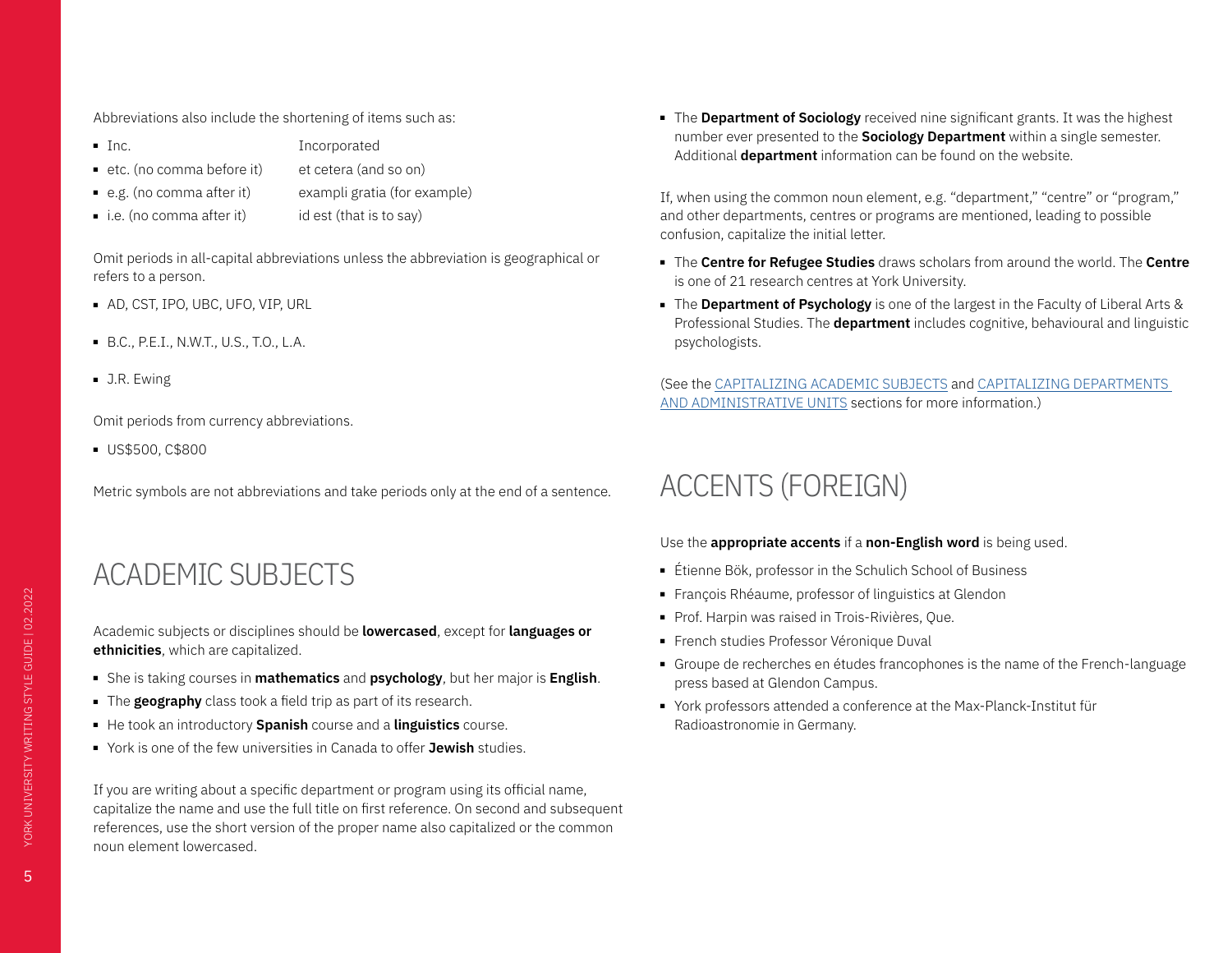## <span id="page-5-1"></span><span id="page-5-0"></span>ACRONYMS

Acronyms are abbreviations pronounced as words. They are useful for saving space, but the full name should be given on first reference unless the term is very well known. (See the [ABBREVIATIONS](#page-3-1) section.)

Try to use general descriptive terms to vary the wording within a text.

■ A grant of \$100,000 was awarded to the **Centre for Research on Latin America & the Caribbean (CERLAC)** at York University. Officials said **CERLAC** received the award for its work on the Guatemalan education system. **The centre** is currently developing an exchange program for faculty in Canada and Guatemala.

# <span id="page-5-2"></span>ALUMNI

Use the word "**alumni**" to refer to a group of people of both sexes (or where the sex of the group members is unknown) who have graduated from York University. It is the most commonly used form and is the York preference.

- Thousands of **alumni** from across the country arrived at the campus for homecoming weekend.
- "**Alumnus**" refers to an individual male graduate.
- "**Alumna**" refers to an individual female graduate.

"**Alumnae**" describes a group of graduates known to be comprised entirely of females. It is not commonly used. However, it should be used when the grads are known to be all female.

■ The Nellie Langford Rowell Library hosted **alumnae** from the first graduating class in women's studies.

"**Alums**" is used as an informal substitute for "alumni" in spoken English but should rarely be used in written form.

### AMPERSANDS

Use when part of an **official name**: H&R Block, AT&T and in expressions such as B&B (bed and breakfast).

Use when part of the name of a **Faculty, school, department, program or centre**.

Write out "and" in all other instances, including job titles.

### APOSTROPHES

**Use the apostrophe before an s** to indicate the possessive (i.e. something that is **of or belonging to** something else – the graduating class **of** York).

■ York's graduating class

If something is **descriptive rather than possessive**, it does not take an apostrophe (the guide for students, the college for teachers, the outfielder for the Jays).

- students guide
- teachers college
- Jays outfielder

**Singular and plural nouns not ending in s** take an apostrophe and s to form the possessive case.

■ father's pipe, women's health, people's food

#### **Plural nouns ending in s** take an apostrophe alone.

■ teachers' apples, the two peoples' history, the Joneses' daughter

**Singular nouns and names ending in s** (or an s sound) normally take an 's.

■ Chris's sandwich Burgess's novel, the witness's testimony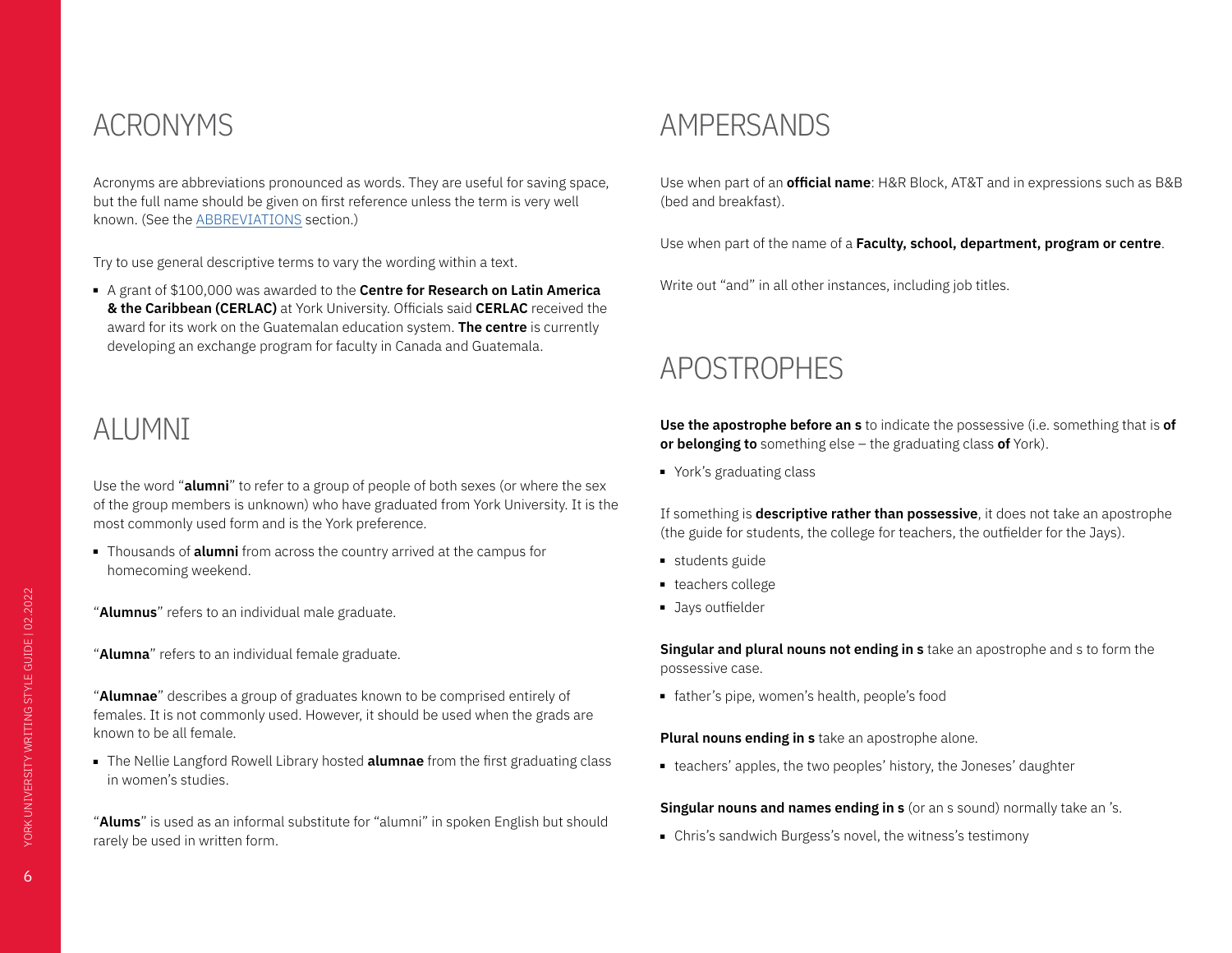<span id="page-6-0"></span>But **names of two or more syllables that end with a z or eez sound** often take only an apostrophe.

■ Lansens' foot, Mars' laws, Socrates' plays

**Names ending in a silent s or x** take an 's.

■ Duplessis's cabinet, Francaix's symphony

For company and institutional names, follow the organization's preference.

Use an apostrophe with **plurals of lowercase letters**.

- Mind your p's and q's.
- Dot the i's and cross the t's.

**Capital letters and numbers** have no apostrophe before plural s (unless you need one to avoid ambiguity).

- She got straight As.
- We teach the three Rs.
- The 1960s was a decade of rapid growth for York University.
- A's in math and physics are hard to come by.

(See the NUMBERS and DATES AND TIMES sections.)

Do not use an apostrophe with the **possessive pronoun "its."**

■ The program is in its third year.

Use an apostrophe with the **contraction meaning "it is."**

■ It's a difficult course.

# <span id="page-6-1"></span>BRACKETS / PARENTHESES

Use brackets sparingly when other punctuation won't do the job.

Use **regular brackets** (parentheses) to indicate a **separate thought or expression**  within a sentence.

■ She taught the statistics course (one of the toughest in the curriculum) for 15 years.

Regular brackets can be used to offer an **explanation or definition** of a term or an **acronym** that is to be repeated within the text.

■ The Ontario Confederation of University Faculty Associations (OCUFA) has honoured two York professors. This year's teaching award recipients were announced by OCUFA officials at the spring meeting.

Use regular brackets to enclose a York grad's degree details.

■ David Coombs (BA '72, PhD '78) retired in 2004 after 27 years as a stockbroker.

If a punctuation mark applies to the whole sentence, put the mark after the closing bracket. If a punctuation mark applies only to the words inside the parenthetical section, put the mark inside the closing bracket.

In general, a parenthetical sentence takes a capital only if it is a direct quotation.

Use **brace or square brackets** within a direct quote to indicate words of explanation that are not actually part of the original quotation.

■ "Those enrolling in it [the master's program] should know that the requirement is six full credits and a thesis," said Professor Jones.

Avoid **nested parentheses** ([ ]), square brackets inside round brackets, whenever possible. (The exception being honorary degrees.)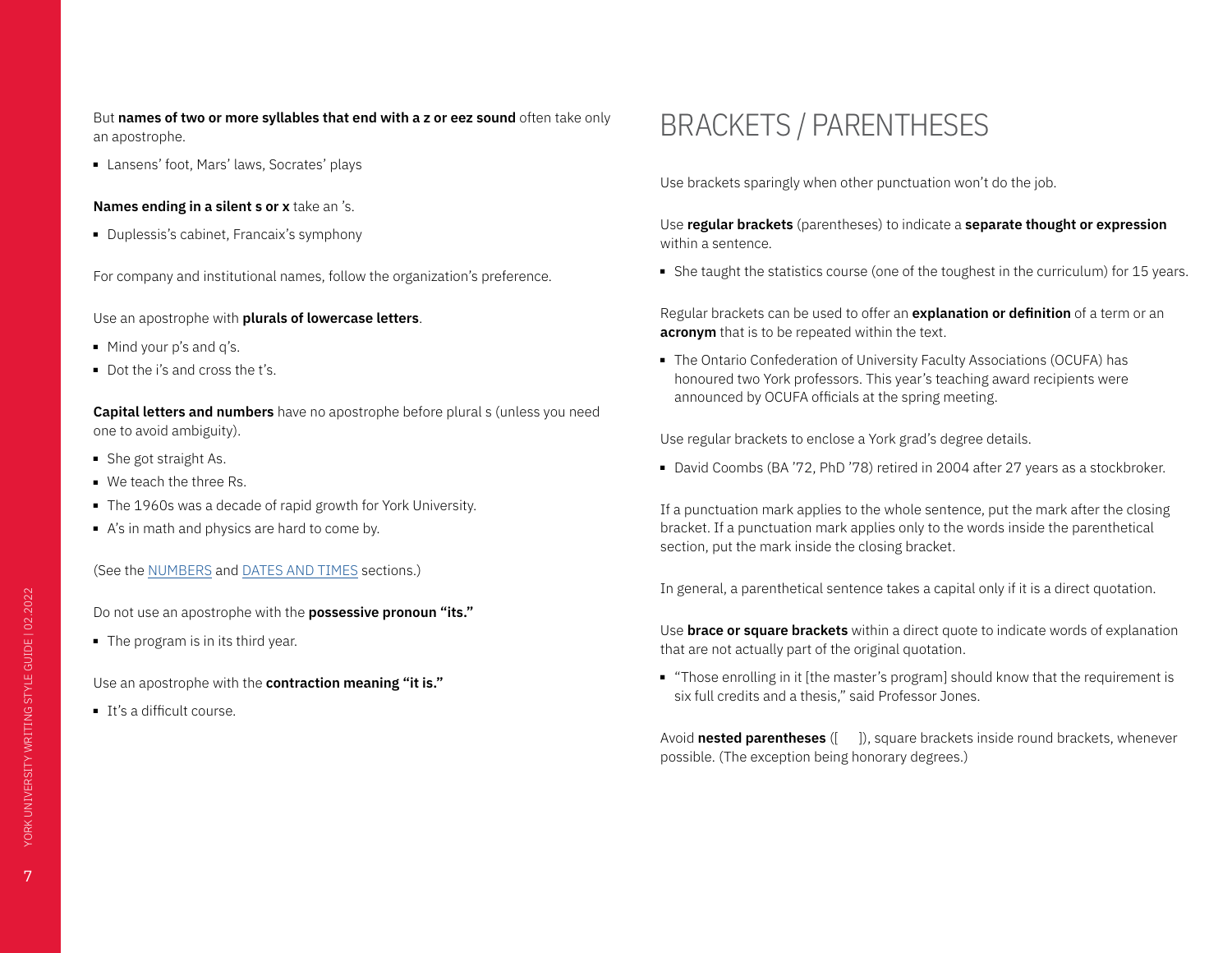## <span id="page-7-0"></span>BYLINES

The byline follows the headline. (See *The Canadian Press Stylebook* for general rules on when to use bylines.)

If the article or column is written by a staff writer or regular contributor to a publication whose name is already listed somewhere in the publication, one need include only the name.

■ By James Dennis

If the item is submitted by a freelancer, a student, faculty or staff member from another department or area of the University or elsewhere, some additional identification should be included at the end of the article.

- By Tamara Phillips (under the headline)
- Tamara Phillips is a third-year history student at York University. (end of article)

Exception: *YFile* puts bylines at the end of articles.

# CAMPUSES

The official names of the campuses of York University are:

- Keele Campus (not York campus)
- Glendon Campus
- Hyderabad Campus
- Lillian Meighen Wright Centre (EcoCampus)
- Markham Campus
- Innovation York
- York University-TD Community Engagement Centre
- Miles S. Nadal Management Centre
- Osgoode Professional Development Centre

## <span id="page-7-2"></span>CAPITALIZATION

York University follows a modified lowercase style. The basic rule is to capitalize all proper names, trade names, government departments and agencies of government, names of centres, departments, Faculties, universities, associations, companies, clubs, religions, languages, nations, races, places and addresses. Otherwise, lowercase is favoured where a reasonable option exists. Uppercase slows down the readability and comprehensibility of a sentence.

This section has been subdivided into sections, including:

[CAPITALIZING ACADEMIC SUBJECTS](#page-7-1) CAPITALIZING DEPARTMENTS AND ADMINISTRATIVE UNITS CAPITALIZING GOVERNMENT CAPITALIZING JOB TITLES CAPITALIZING TITLES OF WORKS OF ART [CAPITALIZING – OTHER](#page-10-1)

*The Canadian Press Caps and Spelling* should be used for other items.

# <span id="page-7-1"></span>CAPITALIZING ACADEMIC SUBJECTS

In **general** use, subjects should be listed in **lowercase**.

- She is majoring in geography.
- He enjoys his mathematics course.

Exception: When you are describing a subject that is also a **language, culture or religion**, capitalize it.

- She is an English major.
- He is doing well in his Spanish course.
- York is one of the few universities in the country to offer Jewish studies.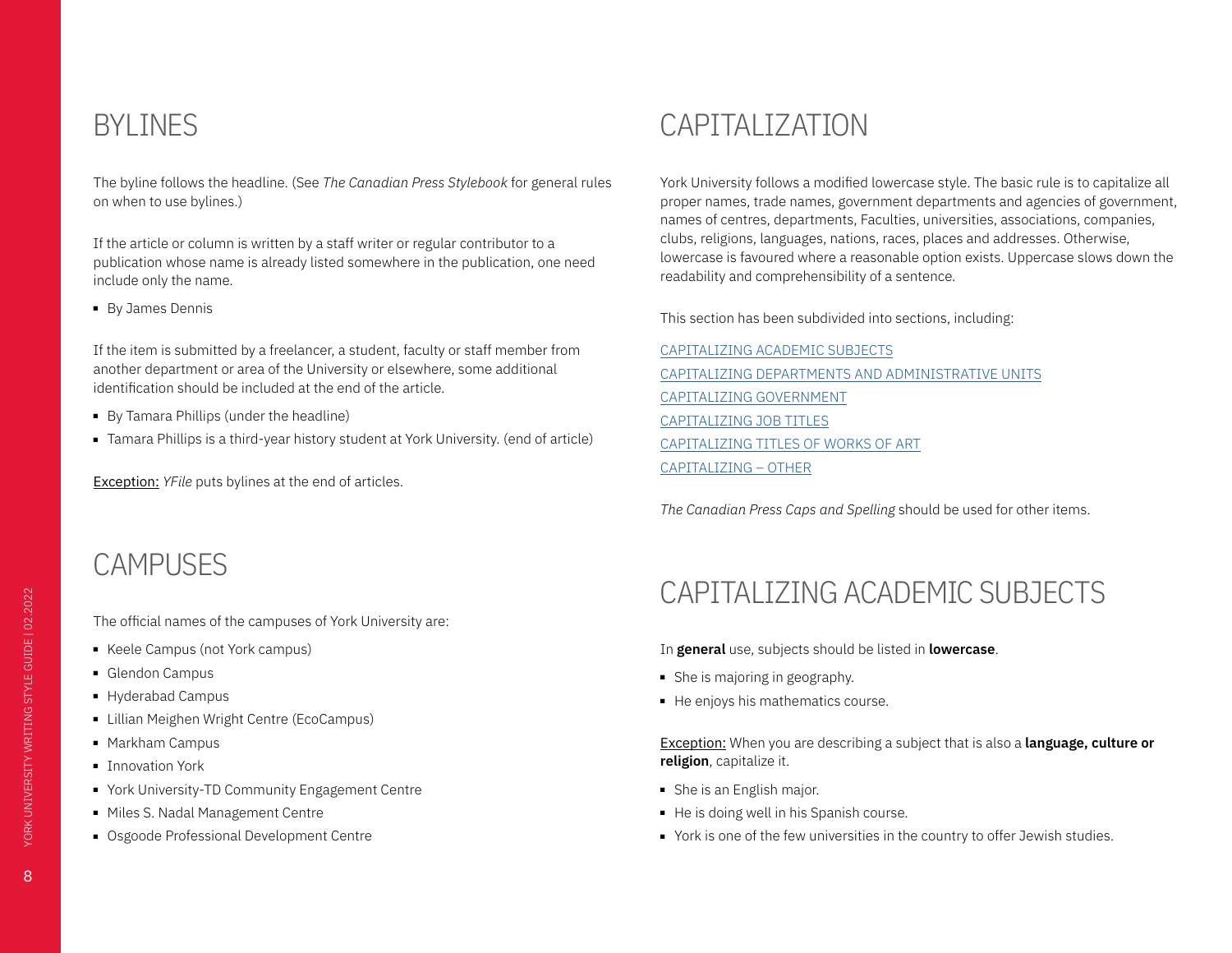<span id="page-8-0"></span>When a subject is being described by its **official or short-form name, course or program title**, it should be capitalized.

- She teaches in the Department of Geography at York.
- He is taking a course called Elements of Discrete Mathematics.
- Space & Communications Science is one of the specialized streams of study within Earth & Atmospheric Science.

## CAPITALIZING DEPARTMENTS AND ADMINISTRATIVE UNITS

### **Words such as department, division, centre and program are only capitalized when they are part of a formal or informal name**. Proper names, titles of programs, names of Faculties, colleges and departments may be capitalized in the first reference but can be shortened and lowercased for subsequent reference.

| <b>First Reference</b>                                                        | <b>Subsequent References</b>                     |
|-------------------------------------------------------------------------------|--------------------------------------------------|
| the Division of Humanities<br>or the Humanities Division                      | the division                                     |
| the Department of Dance<br>or the Dance Department                            | the department                                   |
| Calumet College<br>or Calumet                                                 | the college                                      |
| the University Board of Governors<br>or<br>York University Board of Governors | the board<br>or<br>University Board of Governors |
| University Senate                                                             | the senate                                       |

**Lowercase** should be used when the **context is general, or in the second and subsequent references** to a department, college or body **whose full name has already been given.**

- The **humanities** courses are popular among undergraduate students.
- All **departments** must submit their budget projections next week.
- The **Department of Dance** (uppercase on first reference) is part of the School of the Arts, Media, Performance & Design.
- The **Dance Department** is unique in Canada. The **department** offers a wide range of courses related to different periods in dance history. (Lowercase in all subsequent references where it is clear which department is being discussed and where no other departments are mentioned in the same context.)
- **Calumet College** is located at the west end of the campus. (Uppercase on first reference.) The **college's** mandate is technology and the arts. (Lowercase on second and subsequent references.)
- The **York University Board of Governors** held its first annual meeting. **The board**  meeting ended at 7 p.m.

**In plural use**, when more than one department or division is being described, use lowercase for the common noun.

■ The **departments** of History and Political Science both offer ...

### Exceptions:

### **Faculty**

In the case of the word **Faculty**, where there are two meanings, use the uppercase **Faculty** when you mean the academic division. When you mean a **group of professors**, use the lowercase: the **faculty**.

- The **Faculty of Liberal Arts & Professional Studies** is the largest at York. The **Faculty** offers a wide range of courses in many subject areas.
- The York **faculty union** is YUFA.

### **University**

When referring to **York**, or when York University is implied, the U is always capitalized, even in subsequent references.

■ The **University** is located in Toronto.

The u is lowercased when referring to another university or universities in general.

- York University scientists attended a symposium at the University of Hong Kong. They said the **university** hosting the event was well equipped. (Refers to U of HK.)
- The **university** today faces the challenge of declining government funds and escalating costs. (Refers to universities in general.)

9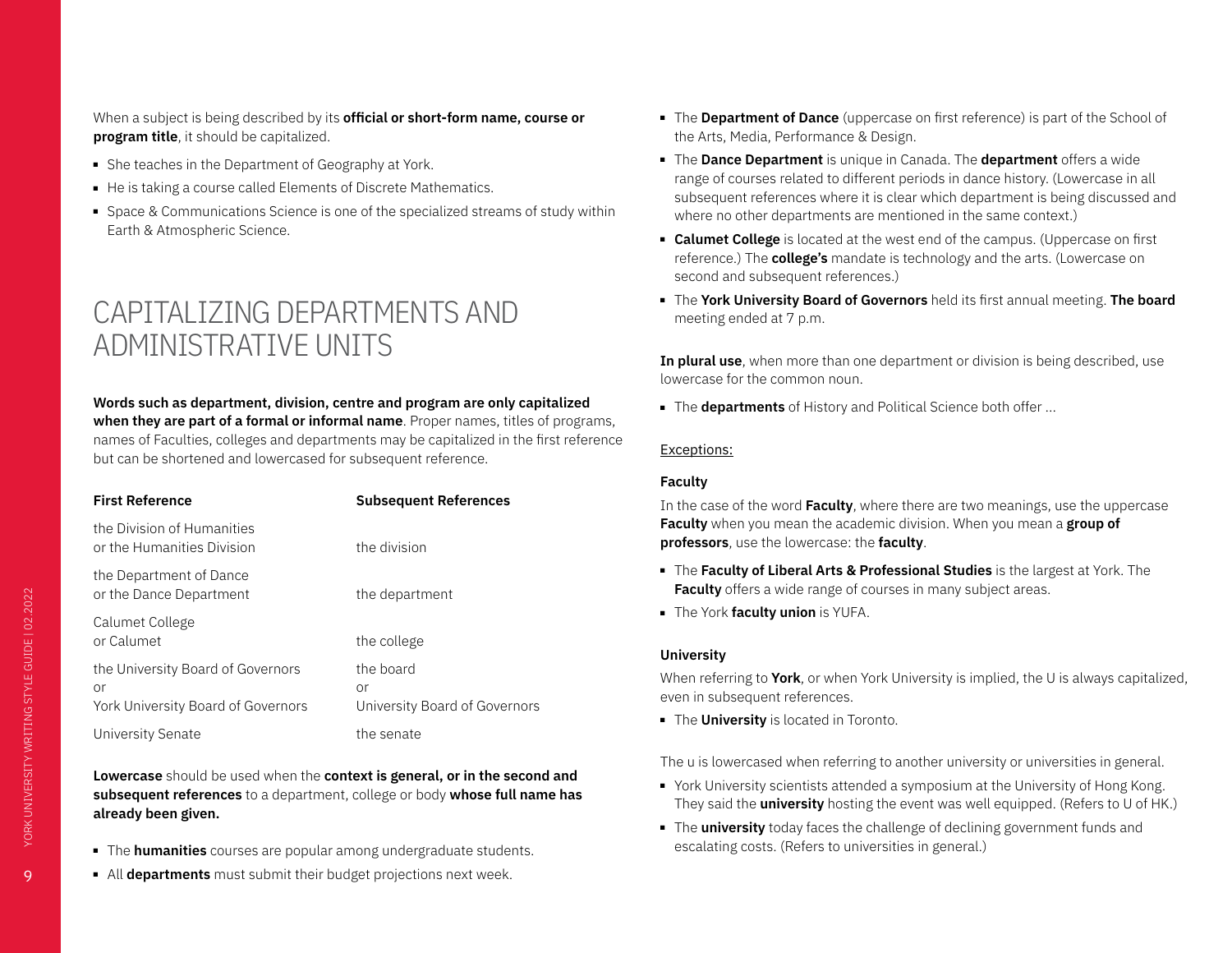<span id="page-9-0"></span>The u is always lowercase in the plural, when more than one university is mentioned, including York University.

■ Rutgers, Yale and York **universities** were well represented at the conference.

Note: When a phrase refers to an administrative unit, it should be capitalized. When it refers to an individual's title, it should be lowercased. (See CAPITALIZING JOB TITLES section.)

- **The Vice-President Advancement** produces the annual PBA document.
- **The vice-president advancement** chaired the meeting.

## CAPITALIZING GOVERNMENT

**Capitalize** specific international, national and provincial government **departments, ministries, agencies, boards** etc., including short forms of the proper name.

- Ontario Ministry of Education
- B.C. Highways Ministry
- Canada Post Corp. (on first reference), Canada Post (on subsequent references)
- Liquor Control Board of Ontario

**Capitalize cabinet portfolios** only as part of a title directly preceding a name.

■ **Health Minister** Georgia Pape

#### but

■ Georgia Pape, **federal minister of health**

### **Lowercase the cabinet member's title in subsequent reference** and when it **stands alone**.

■ Finance Minister Bernard Hannon addressed the House of Commons yesterday. The **finance minister** spoke again about the budget he released last week.

**Capitalize descriptions** of the department or ministry that **refer to their proper name**, even when they stand alone.

- The cuts will affect **Justice** and **Communications**.
- Over 25 years, she worked in **Archives**, **Housing** and **Natural Resources**.

**Lowercase common nouns related to government** ministries standing alone and in a group (plural references), and in subsequent references.

- the **department**, a **ministry** spokesperson, **board** members, the **authority**
- the **departments** of Justice and Defence

## CAPITALIZING JOB TITLES

Capitalize **formal titles** – academic titles and those that are an integral part of a person's identity – **when they directly precede the name**.

- York University **President and Vice-Chancellor** Rhonda L. Lenton
- **Vice-President Academic and Provost** Lisa Philipps
- **Faculty of Liberal Arts & Professional Studies Dean** Ananya Mukherjee-Reed
- **President Emeritus** Jeffrey Davis is a member of the York University Founders Honour Society.

**When the title comes after the name**, it should be lowercased (with the exception of the title "**Chair**").

- Rhonda L. Lenton, **president and vice-chancellor** of York University
- Lisa Philipps, **vice-president academic and provost**
- Ananya Mukherjee-Reed, **dean** of the Faculty of Liberal Arts & Professional Studies
- Marshall McCall, **Chair** of the Department of Physics & Astronomy
- Murray G. Ross, founding **president emeritus** of York University

**When the title is written without the name**, it should be lowercased (with the exception of the title "**Chair**").

- The **president** made a speech to the senate.
- The **dean** spoke to the new students for the first time.

An exception to the above rules are the honorific titles **Distinguished Research Professor** and **University Professor**, which are always capitalized, even after a name.

**When combining a job title with an academic subject**, the subject or program should not be capitalized.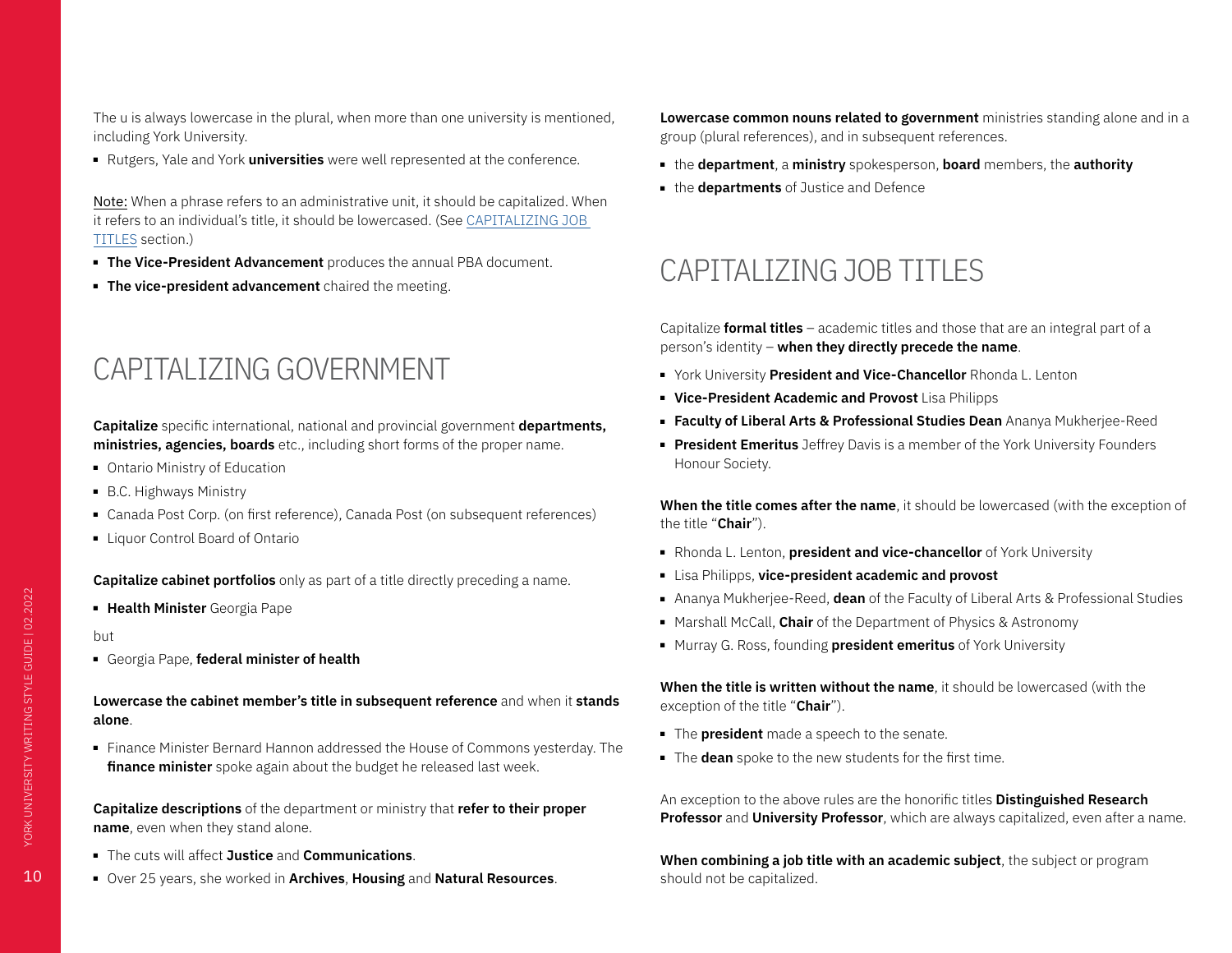<span id="page-10-0"></span>■ Adrienne Jones, **professor of physics**, led the seminar.

**After the full name and title have been given once**, use only the surname in subsequent references.

- **York University President Rhonda L. Lenton** addressed the Canadian Club last week. In her speech, **Lenton** described her university sector experience, both as an administrator and as a former student.
- **Professor Robert Darnell** is teaching an undergraduate psychology course. **Darnell**  is a visiting lecturer from Australia.

**Chair – always capitalize Chair** when you are referring to **someone's title** to distinguish it from other meanings.

- The **Chair** of the board of governors officially opens the meetings.
- A new **Chair** of the Philosophy Department was appointed.

But lowercase it when you are using it as a verb.

- He **chaired** the meeting.
- He will **chair** this important meeting.

Lowercase **occupational titles**. Titles of officials of companies, unions, political organizations and the like are also lowercased.

■ Widget president Barbara Sansom, CAW secretary Margaret Wilson, defenceman Patrick Keenan, general manager Art Simpson, commissioner Bert Nobby, coach Guy Lebrun, astronaut John Young

Note: When a phrase refers to an administrative unit it should be capitalized. When it refers to an individual's title it should be lowercased. (See the CAPITALIZING DEPARTMENTS AND ADMINISTRATIVE UNITS section.)

- **The Vice-President University Advancement** produces the annual PBA document.
- **The vice-president university advancement** chaired the meeting.

(See *The Canadian Press Stylebook* for more information on titles.)

# CAPITALIZING TITLES OF WORKS OF ART

**In titles of plays, books etc.**, capitalize the first and last words and all nouns, pronouns, verbs, adverbs and adjectives. Avoid capitalizing the prepositions, conjunctions and articles, unless they are the first or last word of the title.

- *The Merchant of Venice*
- *Cat on a Hot Tin Roof*
- *To the Lighthouse*
- *I Know Why the Caged Bird Sings*

## <span id="page-10-1"></span>CAPITALIZING – OTHER

### **Fellow**

Capitalize Fellow when referring to academic titles.

- York University has many **Fellows** of the Royal Society of Canada.
- She is the senior **Fellow** in the residence.

### **Honours**

When one is referring to a **title or degree**, always capitalize the H.

- The **Specialized Honours** program is very attractive to students.
- He earned a **BA (Honours)** in philosophy.

When referring to someone being "honoured" with an award, use the **lower case**.

■ Professor Manbeck was **honoured** by the Canadian Psychological Association.

### **Names of Races**

Capitalize the **proper names** of nationalities, peoples, races and tribes.

■ Indigenous Peoples, Arab, Caucasian, French-Canadian, Inuit, Latin, Asian, Cree etc.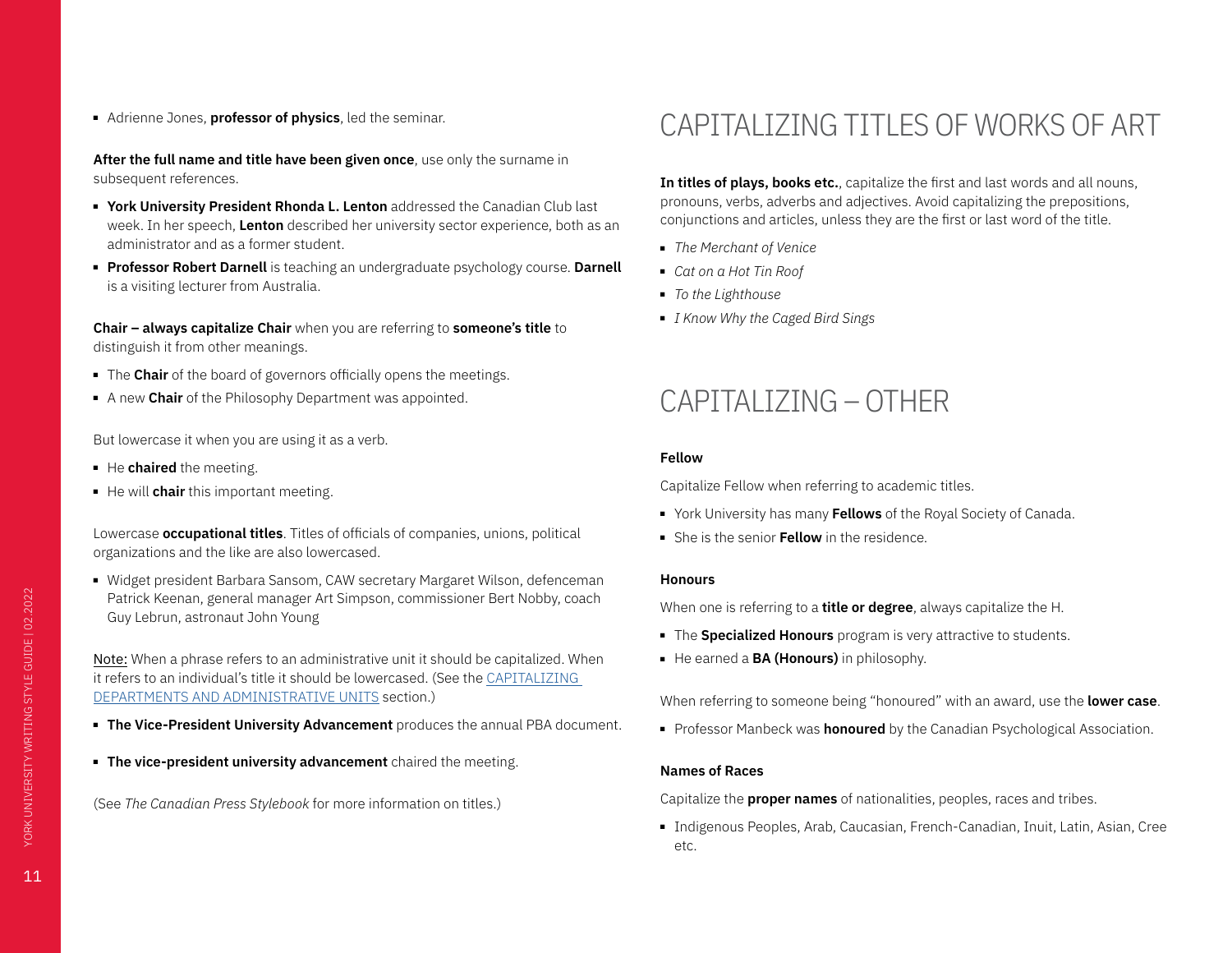#### <span id="page-11-0"></span>**The**

The word "the" is capitalized at the start of titles of books, magazines, movies, TV programs, songs, paintings and other compositions.

"The" is not capitalized at the start of names of such works as almanacs, the Bible, directories, encyclopedias and handbooks.

When "the" is capitalized in a geographical name, retain the capitalization: The Pas, The Hague, El Salvador. But the Netherlands, the Congo.

For consistency, lowercase "the" in all other names: companies, associations, institutions, newspapers, documents, laws, awards, ships, trains, nicknames, rock groups and so on.

# COLONS

Use a colon, rather than a comma, to introduce a direct quotation longer than a short sentence.

Use a colon to introduce a list, an example or a question.

Use colons in question-and-answer formats and for interviews. Quotation marks are not used.

Generally, do not capitalize the first letter of a sentence that follows a colon, unless it's a word that would always be capitalized or emphasis is desirable.

## COMMAS

In a **series**, place commas after each item **but not before the final "and."**

■ books, pencils and rulers

In a **quotation**, commas and periods always go inside quotation marks; colons and semicolons outside. The question mark and exclamation mark go inside the quotations when they apply to the quoted matter only; outside when they apply to the entire sentence. (See the QUOTATIONS section.)

- "We need to recruit the best students we possibly can," he said.
- The Registrar's Office announced that the changes would be "retroactive."

With a **long descriptive title**, put commas after the name and job description.

- EJ Janse van Rensburg, interim dean of the Faculty of Science, spoke at the meeting.
- Patrice Blanchard, federal minister of immigration, visited York.

With **degrees and long descriptive phrases**, put a comma between the name, the degree and the phrase.

- George Nelson, BA, MA, PhD, won a gold medal.
- Alice Johnson, PhD, a pioneer in genetic engineering, is a York graduate.

When writing a **specific date that includes the day of the week**, put a comma between the weekday and the month.

■ Friday, Aug. 5

If **abbreviating the weekday** (but avoid), remove the comma.

■ Fri. Aug. 5

### Use a **comma before a list beginning in e.g. but not before etc. at the end of a list**.

- The walls were painted in a variety of colours, **e.g.** blue, green, peach, ivory **etc**.
- The abbreviated form ibid. is in more general use in bibliographies **etc**.

### Use a **comma before a list or clause beginning with i.e.**

■ Abbreviations are helpful when taking notes in a lecture, i.e. they can save you time and space.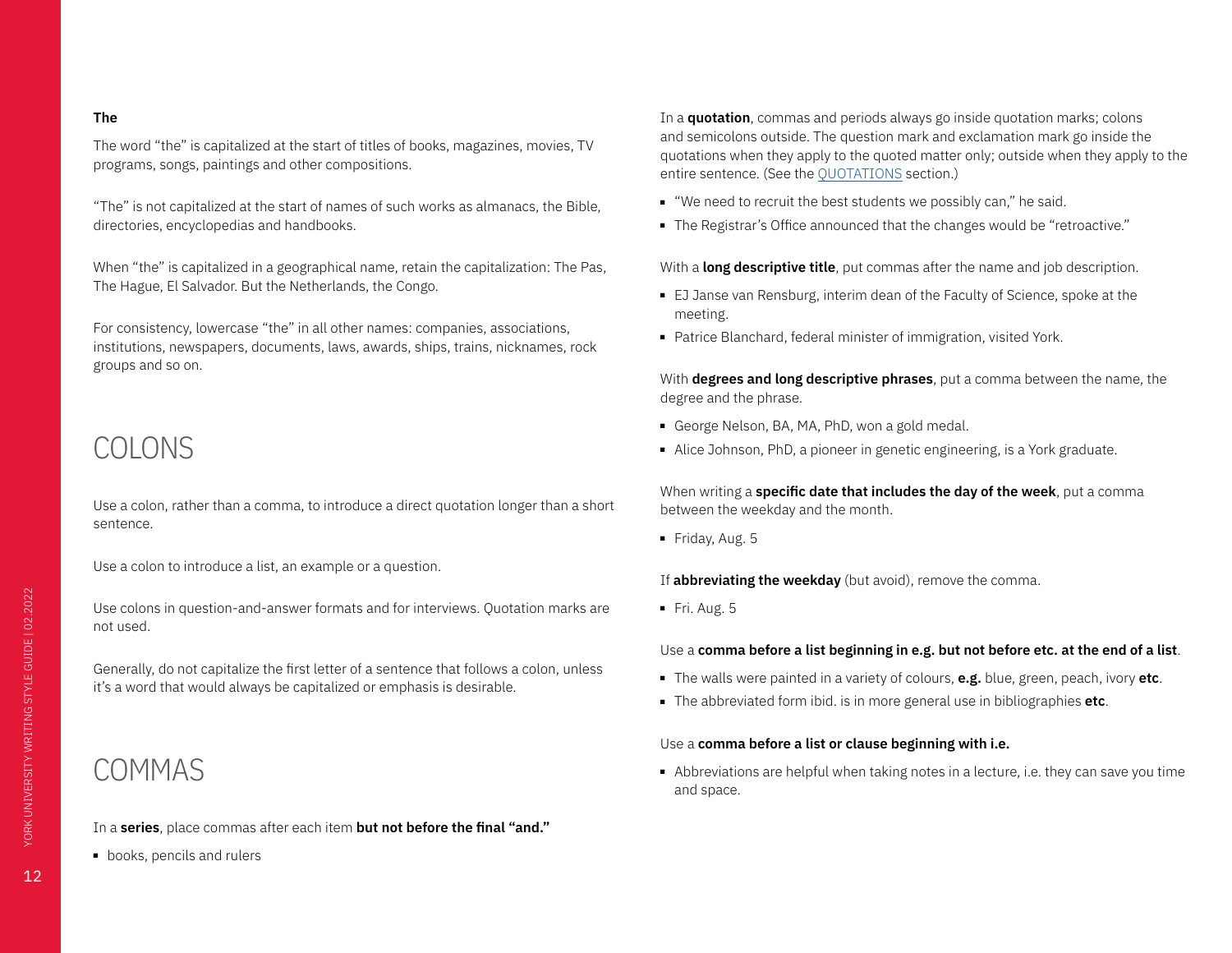## <span id="page-12-0"></span>COVID-19

An **epidemic** occurs when a disease moves rapidly among a specific region or population, while a **pandemic** indicates a wider spread, typically among countries and continents.

Avoid both unless and until they are declared by public health authorities. And don't write "global pandemic" – it's redundant.

**SARS-CoV-2** is the virus; **COVID-19** is the disease it causes. It is acceptable to use **COVID** (dropping the "-19") when referring to the disease.

With variants, avoid stigmatizing regions or countries. **Not:** the Brazil variant; **instead:** the variant first detected in Brazil.

Greek names for variants are capitalized. Example: the Delta variant.

#### **Other notes:**

- Active cases represent the currently sick vs. total cases
- Isolation (those in hospital) vs. quarantine
- Resist referring to "**physical distancing**" as "social distancing"

Use **variants of concern** for those that are identified as dangerous; **use variants of interest** for those that are being monitored for potential danger. Avoid using abbreviations VOCs and VOIs.

The use of "**anti-vaxxer**" is generally not recommended. It is a colloquial term for someone opposed to vaccines. Avoid unless in a quote. Preferred language is person(s) opposed to vaccines or vaccinations.

# DASHES

The dash should not be confused with the hyphen. A hyphen is used to break a word over two lines, or to join two compound words.

At York, we do not use the em-dash (long dash). For typesetting purposes, we use the en-dash (middle-length dash) as an em-dash, to set off mid-sentence lists or explanations. This dash can be used **instead of a pair of commas, or instead of a colon**.

■ ABLE York – an organization that promotes the rights of students with disabilities – is hosting the event.

or

■ ABLE York, an organization that promotes the rights of students with disabilities, is hosting the event.

Anything that would typically require an en-dash (joining inclusive numerals, attaching a prefix or a suffix to an unhyphenated compound or joining the names of two or more places) will get a hyphen instead.

#### Use **dashes to set lists apart** from the rest of the sentence.

■ The visitors will discuss common problems – trade, tourism, immigration and defence – before the conference is over.

Use dashes when commas (generally preferable) would create confusion.

 $\blacksquare$  The pies – meat and fruit – were cheap.

Use a dash to mark a sharp break in a word or sentence.

■ "I've been laughed at, ignored – but I'm boring you."

Write dashes with a space before and after.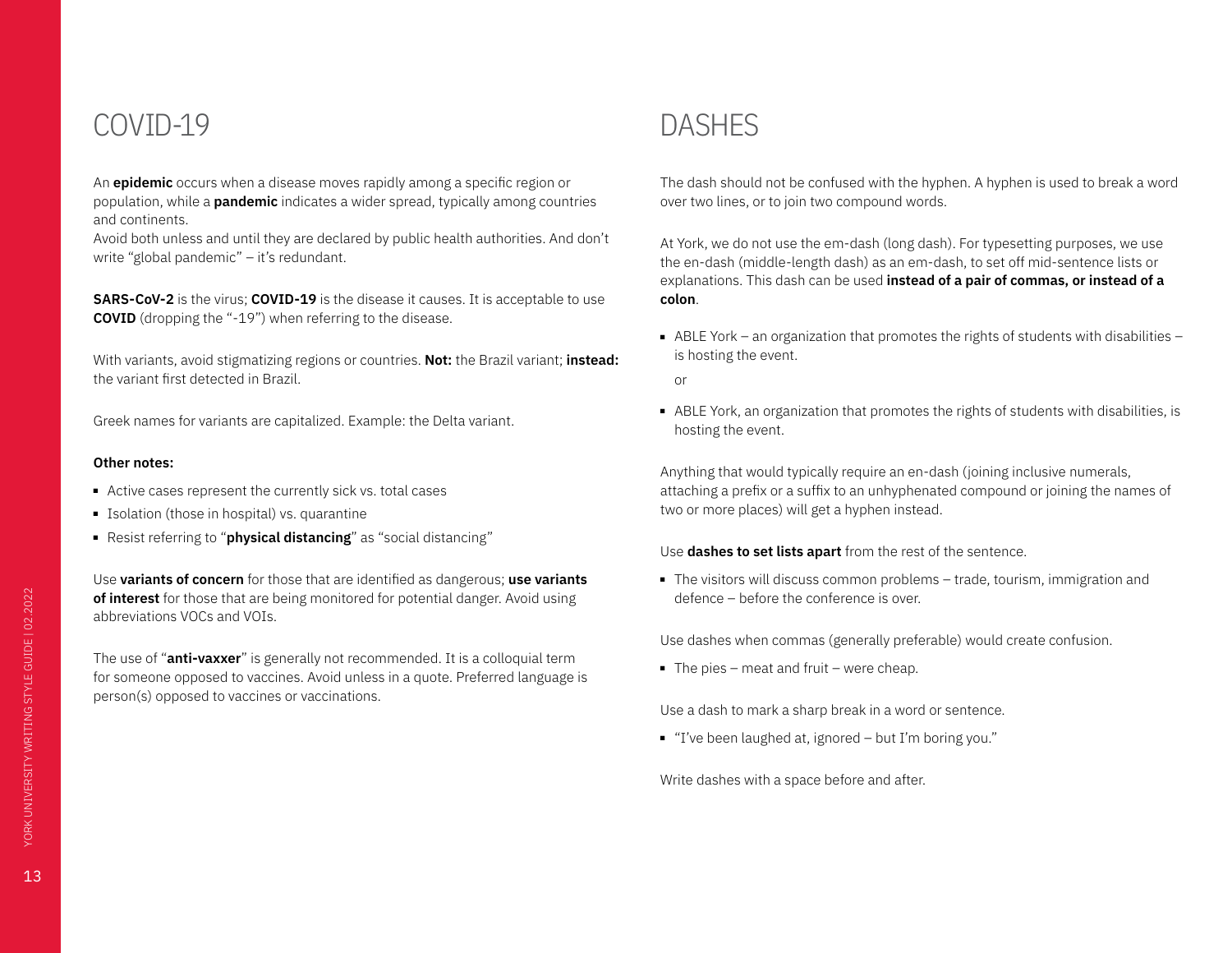### <span id="page-13-0"></span>DATES AND TIMES

Write **specific dates** within the body of a text as follows, abbreviating the month.

■ Saturday, Sept. 19, 2018

When writing specific dates, omit the year when referring to the year we're in.

■ Wednesday, Nov. 25

Do not change the order of construction, e.g. do not use "Saturday, 19 Sept."

For dates that are **distant**, omit the weekday.

■ Feb. 20, 2025

Note: The months of **March, April, May, June** and **July** are never abbreviated because the words are so short. They are instead written out in full.

- May 9, 1985
- Thursday, July 3, 1997

Don't use ordinal indicators (the suffixes *-st, -nd, -rd, -th*) when writing dates.

■ Oct. 12 not Oct. 12th or Oct. 12<sup>th</sup>

(See the ORDINAL INDICATORS / SUPERSCRIPT section.)

When writing **approximate dates** within the body of a text, spell out the month in full.

■ during December (month only)

**Avoid commas** when you are referring to a specific month within a specific year.

- Starting in **September 1999** (no comma, month spelled out in full, year listed numerically.)
- The target for completion of the project is **August 1999**.

**Use commas** when you are referring to a specific month, day and year within a sentence.

■ Oct. 1, 2012, was a Friday. January 2015 was wet.

When writing about **decades**, use numbers.

■ the 1920s, the 1980s, the '80s, the mid-1960s, the mid-'60s

When writing about **periods of time over years**, a hyphen is used to connect dates except when preceded by "from" or "between."

■ the 1982-83 tax year, from January to May (not from January-May), between 1970 and 1976 (not between 1970-76)

Note: Don't drop the first two digits if the numbers are not the same: 1998-99, but 1998-2002.

When writing about **centuries**, as with numbers **spell out the first nine as words, and use digits for 10 and above**.

- the fifth century
- the 19th century

Hours are written numerically with no zeros.

- 9 a.m. (not 9:00 a.m.)
- 11 p.m. (but 11:45 p.m.)
- noon (not 12 noon. The 12 is redundant.)

A **range of times** is written using the word "**to**" in text, but with a **hyphen** in tables.

- The reception is scheduled from 8 **to** 11 p.m.
- Reception, 8-11 p.m.

Note: The above rules for dates and times apply within the body of text. In **calendars, tables, forms or graphs** where space is extremely tight, short forms and figures can be used.

- Nov. '98
- Dec.'98
- Jan. '99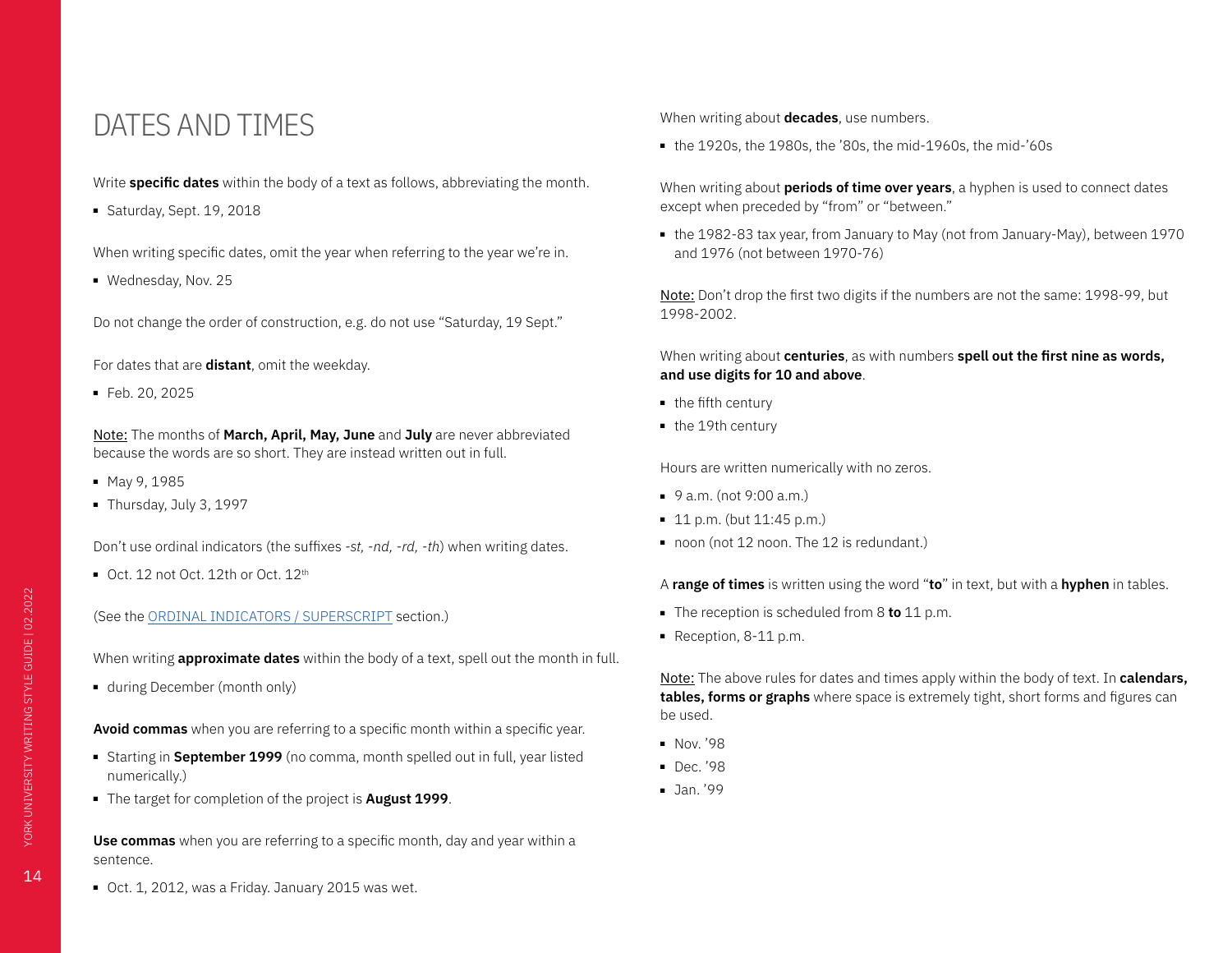## <span id="page-14-0"></span>DEGREES

It is acceptable to spell out the degree or to abbreviate it, depending on the context. When **describing and spelling out** a degree, use **lowercase and apostrophes**.

- There are many baccalaureate degrees.
- He earned a bachelor's degree in physics.
- She is working towards a master's degree.
- She has a bachelor of arts degree in English.
- The Faculty of Graduate Studies conferred 97 master's degrees in the fall convocation.

When **abbreviating** a degree, omit periods and punctuation marks.

■ BA, MA, PhD, LLB, LLD, LLM, DJur, DLitt, BJ, BSc, MES, MSW

### **Within the body of a text,** details of a degree may be written out as follows:

- Dale Smith earned her BA (Honours) in history.
- Judy Shreiber graduated with a master's degree last year.

**Within a graduate profile,** shorten degree information as much as possible, including the year of graduation.

- Dale Smith (BA Hons. '79) now works in Guam as a consultant.
- July Shreiber (MA '98) is now pursuing doctoral work at Harvard University.

When using **articles** with degrees, use the article appropriate when pronouncing the abbreviation.

- **an MA** in political science (not a MA)
- **an MSc** in theoretical physics (not a MSc)
- **a BA** in philosophy

**Honorary degrees** should follow the same rules as above. When abbreviating an honorary degree, use Hon.

■ Indigenous law scholar John Borrows was recognized with an **honorary doctor of laws** degree from York University on June 22.

- John Borrows (LLD [Hon.]) spoke at the convocation ceremony last night.
- John Borrows, LLD (Hon.), spoke at the convocation ceremony last night.

## ELLIPSES

Also known as dot, dot, dot or …

Three periods (...) comprise an ellipsis, with the addition of a fourth period to end a sentence. Ellipses are used to indicate omission of text. Put spaces before and after the periods.

- In her letter of nomination, Prof. McDougall wrote, "Lynda Hoffer is one of the most exceptional chemistry students I have ever had ... exhibiting a keen love of learning."
- In condensing text, use an ellipsis at the beginning, inside or at the end of a sentence. If it is at the end, put the punctuation before the ellipsis. Hence four periods ends a sentence.
	- "The decision is clear.... The elected representatives have reached a consensus."
	- "What is the answer?... We must strive harder."

# **EMERITUS**

- emeritus (masculine)
- emerita (feminine)
- emeriti (plural)

(See the CAPITALIZING JOB TITLES section.)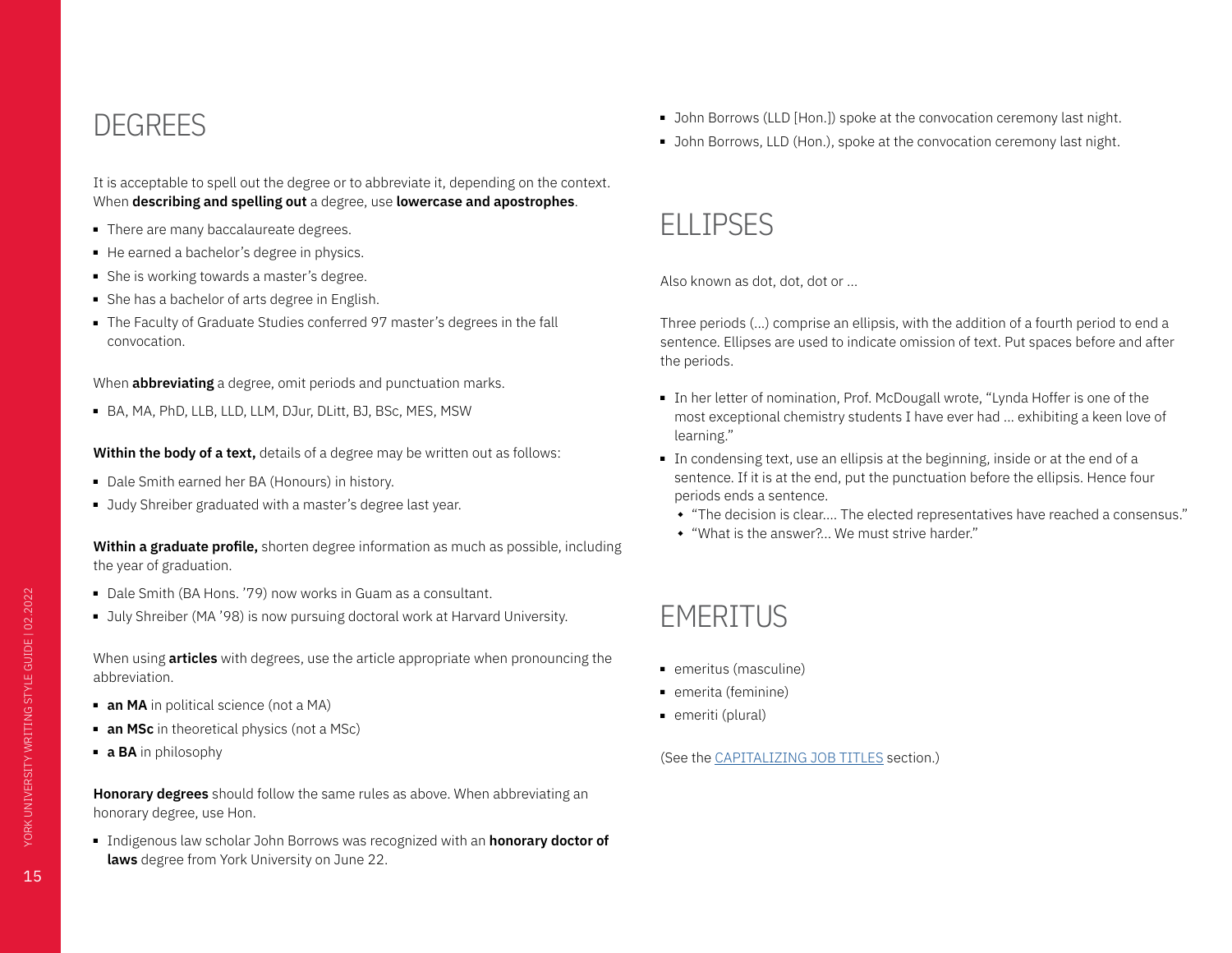# <span id="page-15-0"></span>FACULTY / FACULTIES

### (See the [CAPITALIZATION](#page-7-2) section.)

## GRANT AGENCIES

- Social Sciences & Humanities Research Council of Canada (SSHRC)
- Natural Sciences & Engineering Council of Canada (NSERC)
- Canadian Institutes of Health Research (CIHR)

# **HYPHENS**

**Use a hyphen** when you join two words to form an adjective. This eliminates confusion.

- first-year course
- full-time equivalent
- third-year students
- part-time studies
- the government-mandated budget cut

**Don't use a hyphen** when the meaning is clear and there is no ambiguity.

- one half course
- a full course
- one half of the students

A hyphen should not be used to join a prefix to a root/base except to avoid doubling a vowel, tripling a consonant, duplicating a prefix or when the context is confusing or causes ambiguity.

■ antibiotic

- antivirus
- antiwar

but

- anti-inflation
- anti-intellectual
- anti-ageism
- anti-racism
- anti-Semitic

**Use a hyphen with the prefix** *re-* where the word would otherwise be confusing.

- re-entry
- re-coiled the rope (as opposed to recoiled in horror)
- re-covered a chair (as opposed to recovered from an illness)
- re-examine

**Adverbs ending in** *-ly* **are not followed by a hypen**. The *-ly* alerts readers that the word that follows is modified: a brightly lit room, an eagerly awaited speech.

## **ITALICS**

**Italicize** the titles of books, journals, periodicals, newspapers, pamphlets, proceedings, collections, theses, dissertations, plays, movies, operas, oratorios, paintings, drawings, sculptures and other works of art.

- Margaret Atwood's novel *Alias Grace*
- Jack Granatstein's book *Who Killed Canadian History?*
- the *Toronto Star*, the *Globe and Mail*, the *Edmonton Journal*, the *Toronto Sun* (Note: When the full title is not used, "the Sun" it is not italicized.)
- Some of the publications produced at York University include: *Canada Watch*, produced by the Robarts Centre for Canadian Studies; *Canadian Woman Studies*, produced by the Centre for Feminist Research; and *The York University Magazine*, published by the Department of Strategic Communications.
- William Shakespeare's *Romeo and Juliet*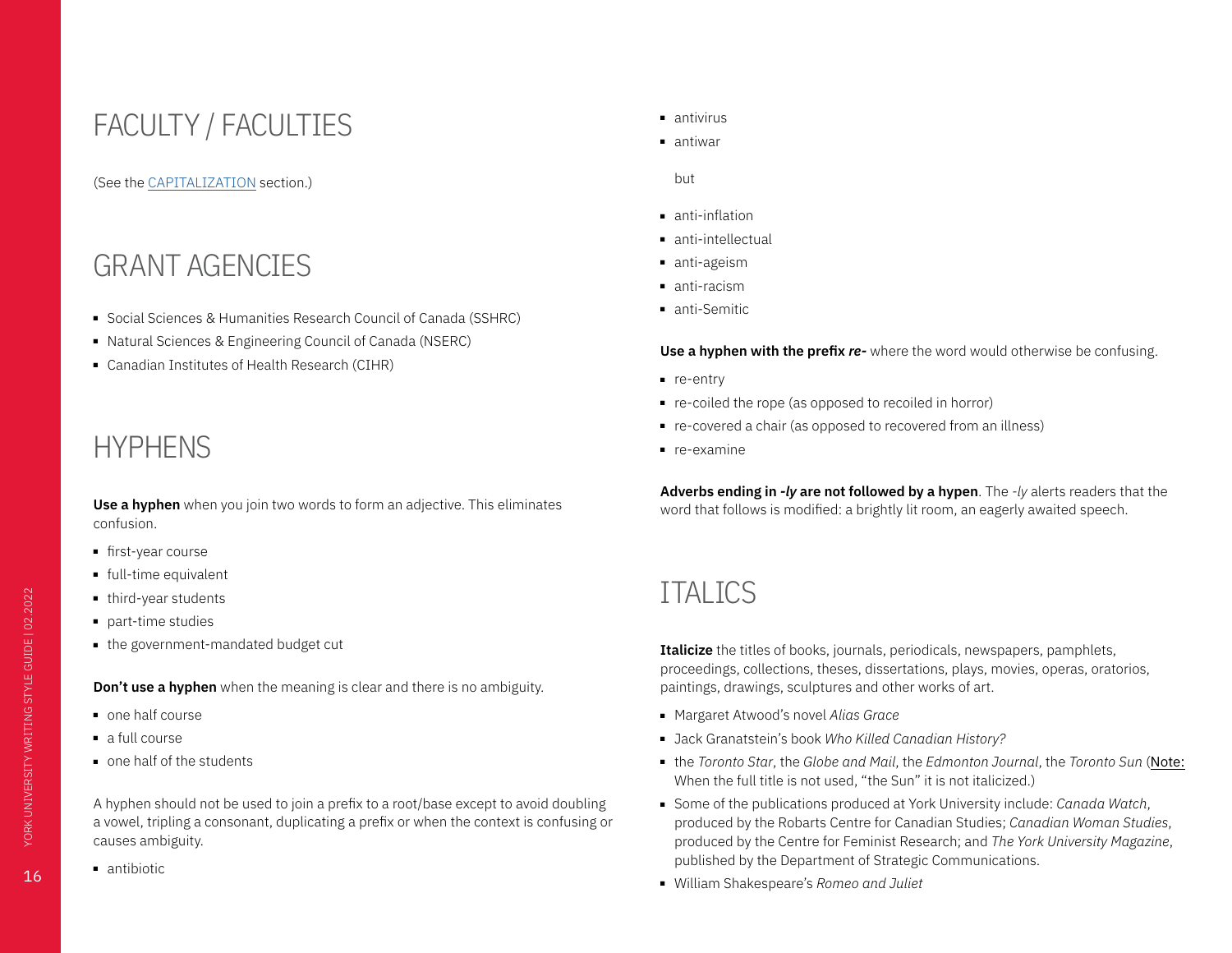- <span id="page-16-0"></span>■ Frank Capra's movie *It's a Wonderful Life*, starring James Stewart
- Handel's *Messiah*
- Rodin's sculpture *The Thinker*
- *Voice of Fire*, a painting by Barnett Newman
- Ralph Beninger's dissertation is titled *Freud: The Dream Maker*.

Note: When it comes to **poetry**, only epic poems are italicized. Regular short poems are set in **quotation marks** in the usual roman type.

■ Milton's *Paradise Lost* (an epic poem) was written well after "On His Blindness" (a short poem).

**Do not italicize** titles of articles, chapters in books, short stories, regular poems, radio and television programs, lectures, papers read at meetings, manuscripts in collections. Instead, **type them in roman type and set them inside quotation marks**.

- Peter Gzowski hosted his last episode of "Morningside" in 1997.
- "My Son at the Seashore, Age Two" is one of the poems in the collection *Forests of the Medieval World* by York Professor Don Coles.
- CBC Television's program "This Hour Has 22 Minutes" is enormously popular.

### **Do not italicize** songs, ships, aircraft or trains. **Set in roman type and capitalize initials**.

- The song Sudbury Saturday Night is a classic by Stompin' Tom Connors.
- The staff party will take place on the Empire Sandy, which is docked at the foot of Bay Street.

### **Italicize foreign words and phrases**, including Latin phrases.

- Staff members gathered to say *grazie* and *obrigado* to the governments of Italy and Portugal for funding scholarships at York.
- He received a doctor of laws *honoris causa* from York University.
- York's motto is *tentanda via*. (Note: Do not capitalize the first letter, except at the beginning of a sentence.)

# LISTS: BULLETS, NUMBERING ETC.

There are three basic types of lists:

- 1. lists that contain only a few words in each item, not containing a full verb phrase;
- 2. lists of items that combine to form one giant sentence, each item completing the partial sentence interrupted by a semicolon; and
- 3. lists of items that are each at least one independent sentence.

Bullets are preferred, except when the items in the list are to give the basic points that will be explained later in full. In this second case numbers or letters can be used, which will also be re-used consistently within the body where the explanation/ expansion of each appears.

**Type 1** – must be introduced by a grammatically complete sentence that introduces the coming list of nouns, noun phrases etc. Items are brief, of only a few words (not a clause containing a verb). Each item begins with a lowercase letter and no punctuation follows.

- York University has introduced several new programs for the academic year 1999-2000:
	- $\bullet$  information technology
	- $\bullet$  business and society
	- $\bullet$  business economics
	- $\bullet$  international studies

**Type 2** – must be introduced by a grammatically incomplete sentence, and all items end with a semicolon except the final one, which has a period to end the sentence.

- The students demanded that the government:
	- $\cdot$  take steps to end corruption among party officials;
	- $\bullet$  institute political reforms leading to more democracy and less authoritarianism; and
	- $\bullet$  end martial law in the capital.

**Type 3** – must be introduced by a grammatically complete sentence, often containing an anticipatory word tipping off the reader that a list is to follow.

■ The students made these demands: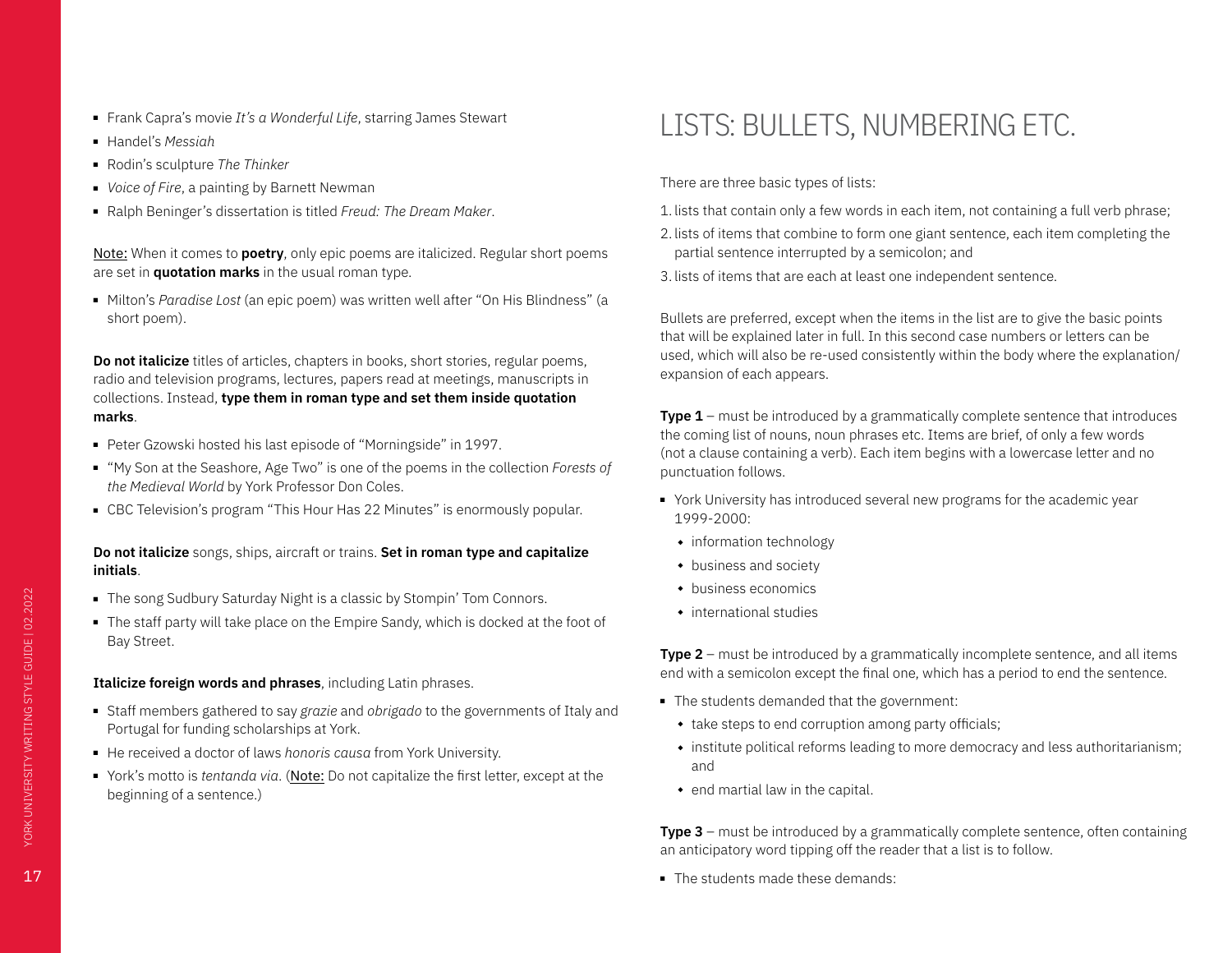- <span id="page-17-0"></span>■ The students listed several demands:
- The students presented a long list of objectives:

These items are each at least one complete sentence. They can contain more than one sentence, but cannot run more than one paragraph, except possibly the final one. Each item begins with an uppercase letter and ends with a period.

- The students demanded the following of the government:
	- A meeting will be arranged between the student executive and the administration within the next two months.
	- Faculty and student executives will co-ordinate bimonthly meetings to continue developing funding initiatives.

Note: If the items are each too long and/or too complicated to match with either Type 2 or 3, the information is not suitable for bullets or numbered lists.

When to use bullets, numbers and letters:

- Each item should be identified with a number if the list is introduced with a phrase such as: "There are three reasons..."
- Items should be identified with numbers or letters if they will be expanded on and referred to in the text following. They must be consistent and clear when referencing the items given earlier.
- For all other occasions, bullets should be used to identify each item.

## **METRIC**

The names of metric units are usually **spelled out**.

- a **20-kilogram** sack, not a 20-kg sack
- he ran **10 kilometres**, not he ran 10 km

**There are no abbreviations in metric, only symbols**. These symbols take periods only at the end of a sentence, never take an s in the plural and are separated from a number by a space. Metre is m, kilometre is km, kilogram is kg, Celsius is C, metric tonne is t, hour is h. Only Celsius is capitalized as C.

- He drove **10 km** to the store.
- The weather was a sunny 23 C on Wednesday.

### **Use a hyphen when indicating a metric quantity as an adjective.**

■ a 10-kilogram sack

C (for Celsius) can be used on first reference. Other common symbols such as km/h, mm and KB should be written out on first reference but may be used on second reference when preceded by a number at 70 km/h, a 105-mm cannon, a 112-KB file.

A number less than one has a zero before the decimal.

Symbols may be used in charts, graphics, tables and the like, as well as in coverage of certain sports.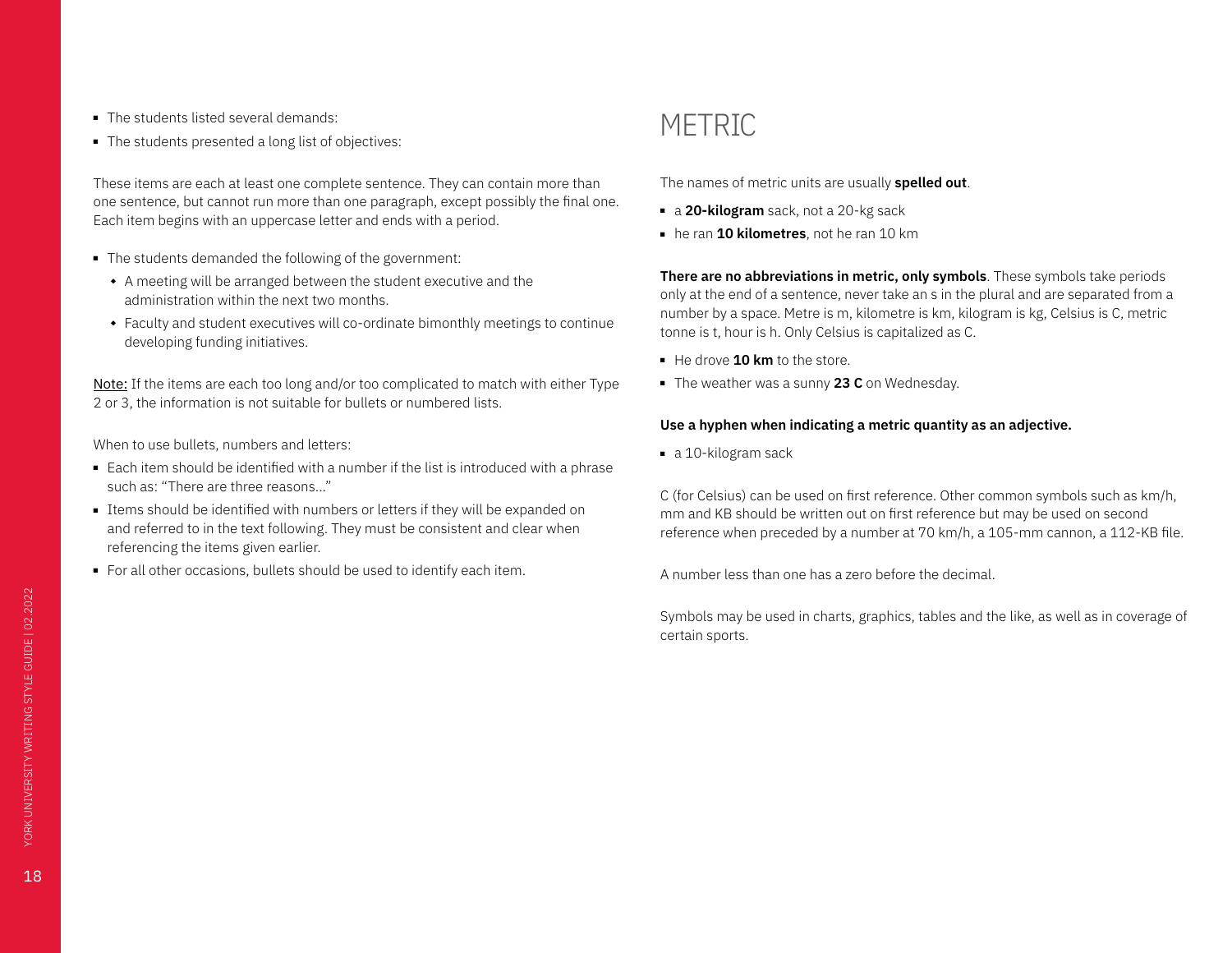### <span id="page-18-0"></span>NUMBERS

Write the numbers **one to nine as words**. The same goes for **first to ninth**.

Write the numbers **10 and up as numerical figures**.

■ 3,500 26 99th 10th

When the number is four digits or longer, separate with commas rather than spaces or periods.

- **100,000** not 100 000 or 100.000
- There are **1,200** students.
- a **\$430,000** grant

For **large numbers**, it is better to use words or a combination of words and numbers. **Write 1.4 million** rather than 1,400,000. Write **one million** rather than 1,000,000.

For the **plural of numbers**, including decades, **do not use an apostrophe** before the s.

- The 1960s were exciting.
- Give me all the 10s and 20s.

For numbers in official names, follow the organization's spelling style: 7Up

Do not use commas with dimensions, measurements and weights consisting of two or more elements.

- a woman is five feet 11 inches tall
- a trip of six months three weeks two days
- in two hours 21 minutes 45 seconds

#### When to use figures:

■ in addresses, in ages standing alone after a name, in dates and years, in decisions, rulings, scores, votes and odds, in monetary units preceded by a symbol, in temperatures, in times, for latitude and longitude.

When to spell out:

■ at the start of a sentence, if you must start with a number.

(For percentages, see the SPELLING section.)

## ORDINAL INDICATORS / SUPERSCRIPT

Don't use ordinal indicators (the suffixes *-st, -nd, -rd, -th*) when writing dates.

■ Oct. 12 not Oct. 12th or Oct. 12<sup>th</sup>

Spell out if below 10.

- She placed eighth in the spelling bee.
- He finished 15th in the race

Don't use superscript unless as a design element.

 $= 24$ th not  $24$ <sup>th</sup>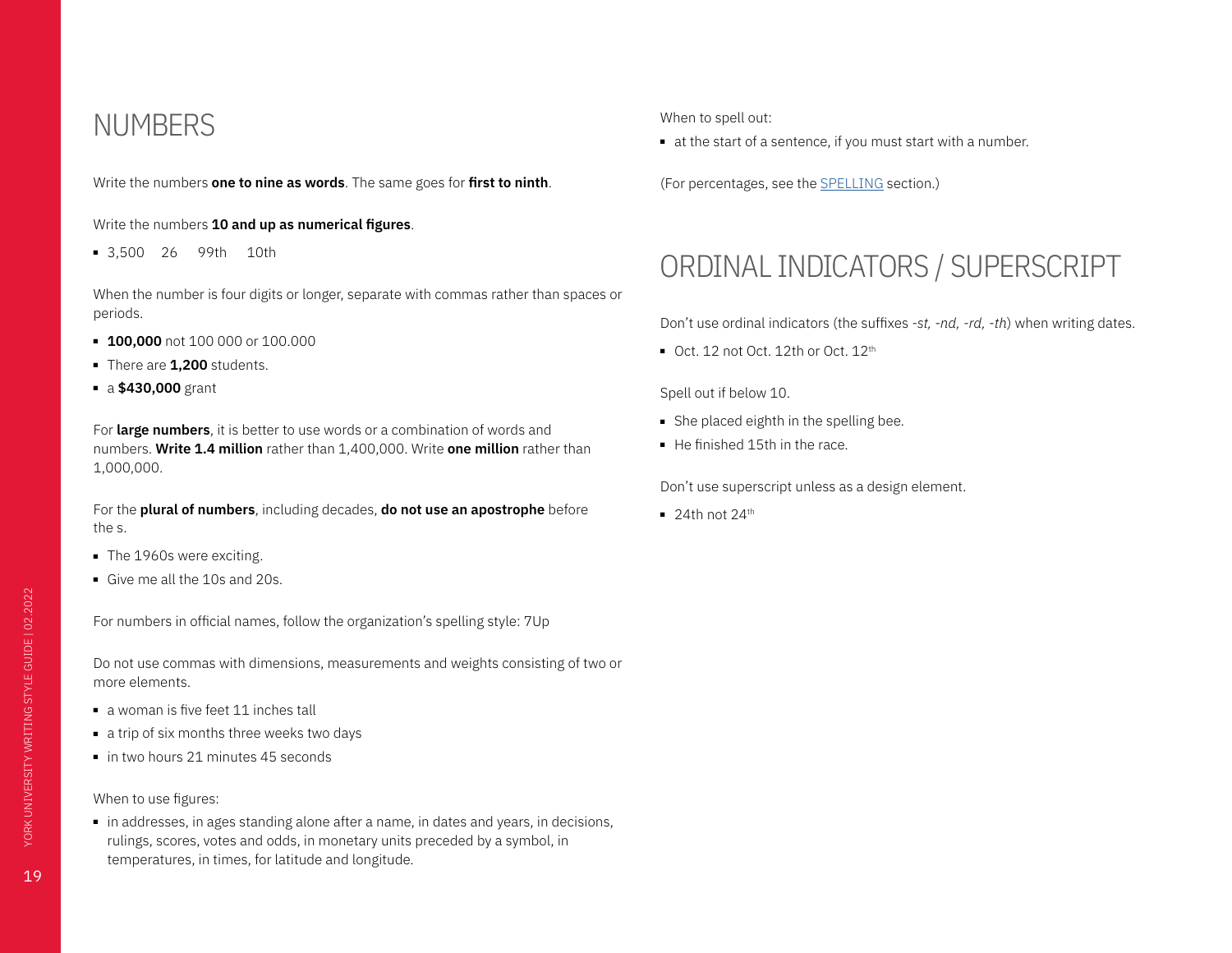### <span id="page-19-0"></span>PROFESSOR

For **captions or headings**, abbreviate the word professor.

- **Prof. Gord Bennett** named to the Order of Canada
- Three **York University profs** appointed to the Order of Canada

In text, spell out the title in the first reference. Use the last name without the title in subsequent references.

■ **Professor Karen Gough** was honoured by the Canadian Psychological Association. **Gough** has been teaching at York for many years.

When the word is used **descriptively** (following a name, preceding a field of study or as a common noun) **do not capitalize and do not use period for abbreviation**.

- Gord Bennett, a **professor** of chemistry, was named to the Order of Canada.
- The **professors** met each week.
- Karen Gough has been a **professor** of biology for eight years.

### (See the CAPITALIZING JOB TITLES section.)

Use the term lecturer if appropriate, **but do not distinguish between assistant professors, associate professors and full professors** unless it is relevant to the story. Faculty members are treated equally within a story, even if Professor Jones has full tenure, Professor Smith is an associate professor and Professor Johnson is an assistant professor.

■ **Professors** Jones, Smith and Johnson spoke at the symposium.

# PUNCTUATION

With a **long or complex series** (list), use semicolons.

■ His main research areas include: 20th-century literature and criticism; aesthetics of criticism in the postmodern era; deconstructionist criticism and French literature; and theatre history for set designers.

(See the COMMAS and LISTS sections.)

# QUOTATIONS

Always use double quotation marks for speech except in headlines and quotes within a quote.

**Double quotation marks** frame direct quotes. Anything inside them is assumed to be exactly what was said or written. Anything else inserted for clarification or explanation should be framed in square brackets. (See the [BRACKETS](#page-6-1) section.)

- He said, "We are working to improve it [the curriculum] over the summer."
- Periods and commas always go inside closing quotation marks; colons and semicolons go outside. The question mark and exclamation mark go inside the quote marks when they apply to the quoted matter only, and outside when they apply to the entire sentence.

**Single quotation marks** indicate a quote or saying within a direct quotation.

- "I don't want the phrase 'Those who can, do, and those who can't, teach,' to be seen to apply to the Faculty of Fine Arts," said the new dean.
- Do not use quotation marks to enclose slogans and headlines.
- Do not use quotation marks around single letters.
- When a sentence ends with single and double quotation marks, separate them by a space.

With a **short series** (list), use commas. However, do not use a comma before the final conjunction unless that avoids confusion.

■ Students will need compasses, rulers and calculators.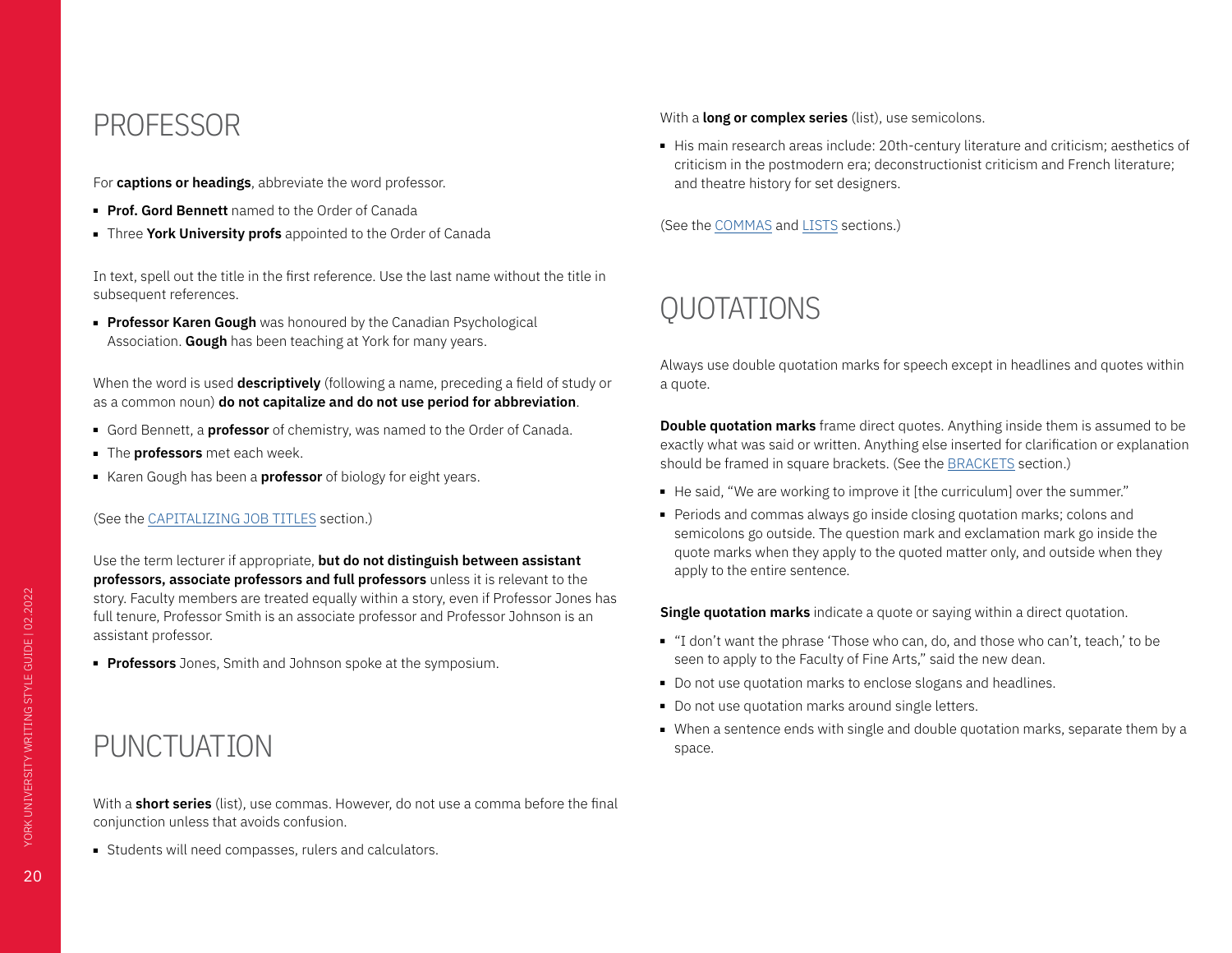### <span id="page-20-0"></span>RESEARCH CENTRES

Here are the official names of the research centres at York:

- Centre for Atmospheric Chemistry
- York Centre for Feminist Research
- York Collegium for Practical Ethics (YCPE)
- York Centre for Public Policy & Law
- Centre for Refugee Studies
- Centre for Research in Earth & Space Science (CRESS)
- Centre for Research on Latin America & the Caribbean (CERLAC)
- Centre for Research in Mass Spectrometry
- Centre for Research on Work & Society (CRWS)
- Jack and Mae Nathanson Centre on Transnational Human Rights, Crime & Security
- Centre for Vision Research
- Institute for Social Research
- LaMarsh Centre for Child & Youth Research
- Robarts Centre for Canadian Studies
- Centre for Automotive Research
- Israel & Golda Koschitzky Centre for Jewish Studies
- Innovation Computing @ Lassonde
- Centre for Research on Biomolecular Interactions
- Centre for Research on Language & Culture Contact
- The City Institute at York University
- Dahdaleh Institute for Global Health Research
- Global Labour Research Centre
- Harriet Tubman Institute for Research on Africa & its Diasporas
- Institute for Research on Digital Learning
- Muscle Health Research Centre
- Robarts Centre for Canadian Studies
- Rob and Cheryl McEwen Graduate Study & Research Building
- Sensorium: The Centre for Digital Arts & Technology
- York Centre for Asian Research
- York Centre for Field Robotics
- YorkU Centre for Aging Research & Education (YU-CARE)

# SEMICOLONS

Use a semicolon to separate statements too closely related to stand as separate sentences.

Use a semicolon to separate phrases that contain commas.

Use a semicolon to precede explanatory phrases introduced by "for example," "namely," "that is" and the like when a comma is too weak.

Semicolons go outside quotation marks.

# SENSITIVE SUBJECTS AND PREFERRED LANGUAGE

As society develops, preferred language around sensitive subjects evolves with it. Age, race, sex, disabilities, religion and more are sometimes pertinent in communications but must be handled thoughtfully. The following suggestions are currently appropriate. They may not have been acceptable in the past, nor may they remain the best usage in the future.

### **Addiction and Dependence**

Use person-forward language to de-emphasize the condition and to reduce stigmas and negative characterizations.

**Addiction:** treatable disease, causing compulsive yet self-destructive behaviour (substance abuse disorder)

**Dependence:** physical or mental, often a symptom of addiction, which usually involves both

Do not use pejoratives like "a junkie," "a crackhead" or "a drunk," and don't independently characterize the condition as a problem or the behaviour as abuse. Risky, heavy, excessive and unhealthy are all permissible, and misuse can be suitable in circumstances involving prescribed medications.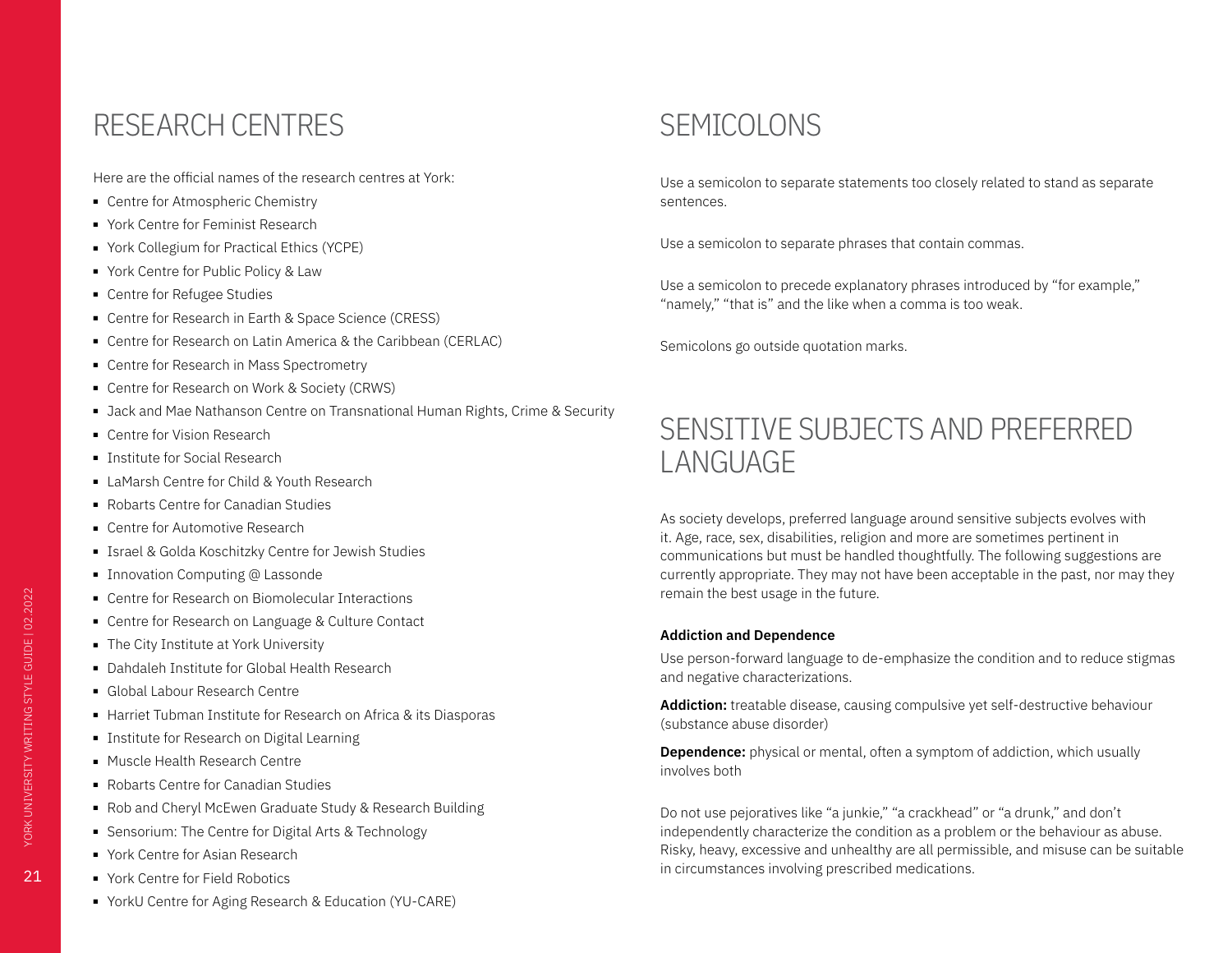Example: **Alcoholism** is acceptable for an addiction to alcohol, but don't call someone an alcoholic. Words like **user**, **addict** and **abuser** are best avoided unless a person self-identifies on the record as such.

### **Age and Long-Term Care**

Often age is relevant as part of a personal description or for identification but should be used only if relevant. In general, give a person's age rather than imprecise and possibly derogatory terms such as senior citizen, retiree, elderly or middle-aged. When a precise age is unavailable:

**Avoid euphemisms such as:** senior citizen, retiree, elderly, middle-aged **Instead use:** older adult

Take care to avoid stigmatizing individuals live in long-term care homes: **Avoid:** patients in long-term care facilities/institutions **Instead use:** residents in long-term care homes

### **Disability**

When talking about people with **disabilities**, mention the disability only if it is relevant. If uncertain what term to use, ask the individual his or her preference. Be accurate, clear and sensitive when describing a person with a disability, handicap, illness or disease. Use people-first approach: unless a person declares otherwise, don't define a person by their disability.

**Preferred language:** A woman with autism

**Avoid using (unless stated as preferred):** An autistic woman

Lowercase **deaf** or capitalize **Deaf** depends on subject's preference (e.g. Deaf culture)

Don't presume suffering and **avoid the use of emotional descriptives**, such as "afflicted," "stricken" and "confined." The rule of thumb is: put the person before the disability. Use "persons with disabilities", "people with disabilities" etc., rather than "the disabled" or "the handicapped."

Note: "disability" is the correct term when referring to the Ontario Human Rights Code. The code prohibits discrimination on the basis of disability.

**Avoid cliches:** Fell on deaf ears, turned a blind eye, etc.

Learn the preferences of your sources and subjects and proceed accordingly.

### **Race and Ethnicity**

Identify a person by race, colour, national origin or immigration status only when it is truly pertinent to the story. Coverage that deals with matters of race must reflect and showcase the ethnic diversity of the country in a natural, organic way that is free of bias.

### Updates (2022) to CP Style include:

- **French Canadian:** Joint nationalities/identities are no longer hyphenated
- **Antisemitism, antisemitic:** No hyphen, no capital S
- **BIPOC:** Resist the abbreviation, but if unavoidable, explain it: Black, Indigenous and people of colour.

Take care when writing about diverse communities to avoid "othering" – fostering the implicit sense that a person or group is extrinsically different or doesn't belong. For instance:

**Not:** Iranian Canadian community in mourning after place crash **But:** Canadians with loves ones in Iran grieve crash victims

### **Capitalization of Black:**

- Use Black as a proper name for a person's race
- However, white remains lowercase because: that group lacks a similar shared culture and experience
- The broad term brown remains lowercase and is best avoided except in a quote

Avoid equating bad, depressing or negative things with Blackness. For example, avoid such terms as:

- a black mood
- blackball
- blackmail
- black magic
- black market
- black sheep
- a dark/black day
- a black heart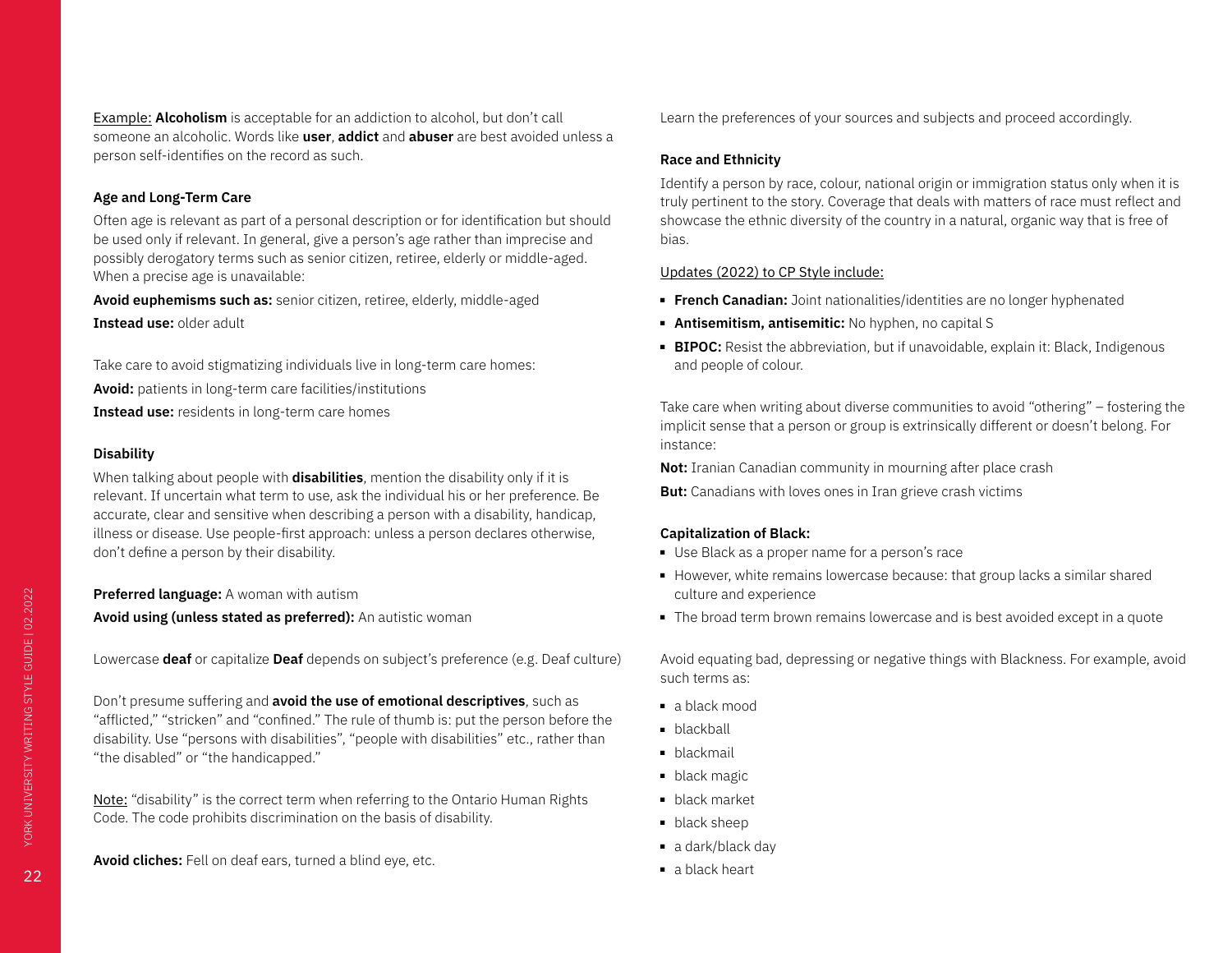- blacklisted
- the pot calling the kettle black

### **Indigenous Peoples**

In Canada there are three distinct Indigenous groups under Sec. 35 of the Constitution: **First Nations, Inuit** and **Métis**. CP outlines the preference for **Indigenous people** when speaking about these groups collectively. **Indigenous Peoples** is also accepted as an term that includes all First Nations, Inuit and Métis in Canada. The word Indigenous is capitalized in all references.

Avoid stereotypes, generalizations or assumptions about ethnic or racial groups.

Respect labels preferred by specific racial or ethnic groups and only use if necessary. For example:

- Black peoples
- people of African descent
- Africans
- First Nation peoples
- Aboriginal peoples
- South Asian
- East Asian
- South East Asian
- Middle Fastern
- North African

Avoid using phrases such as "on the warpath," "Indian giver" etc.

Avoid using words like "gestapo," "concentration camp" and "Hitler" casually. Try to use these words only in reference to the Second World War.

### **Gender**

Avoid male or female pronouns when referring to groups composed of both men and women or of unspecified gender. Also try to avoid the use of word combinations such as him and her, his/her, and s/he. Use of the plural form of the noun with the relevant pronoun is often the simplest way to avoid sexist language. There are many alternatives to gender-biased language.

See also *Talking Gender* by Ruth King et al., and *Handbook of Nonsexist Writing* by Casey Miller and Kate Swift.

- Chris Ratchford is the Chair (not Chairman) of the board of governors.
- Professor Latimer worked in the fishing industry (not was a fisherman) before deciding on an academic career.

When referring to two groups of opposite sexes, use **parallel language**.

- men and women/husband and wife (not man and wife)
- men's and women's varsity basketball teams (not men's and girls')

Unless the role of wife, mother, sister or daughter is important to the context, avoid identifying women in these terms. Marital status should also not be noted, unless pertinent. Gender neutral terms for marital status include partner, spouse, significant other.

### **Gender Identity / Expression**

- **Transgender (not "transgendered" or "trans"):** an individual whose own personal sense of their gender does not match the sex they were assigned at birth. Avoid using "trans" except in a direct quote.
- **Transsexual:** clinically defined as someone who identifies as a member of the sex opposite to that assigned at birth and seeks to transition to the gender with which they identify, often with medical assistance.
- **Non-binary/gender non-conforming/genderqueer:** Use such lesser-known terms advisedly and always with a definition.
- **Two-spirit (not "two-spirited"):** often used to represent various gender identities and sexual orientations within the Indigenous community. It is a broad term with numerous definitions. Seek clarity from the subject before using this term.
- **Eisgender:** an individual whose gender identity matches the sex they were assigned at birth.

Whenever possible, confirm with the person being written about how they wish to be described, including their pronouns.

**Physical descriptions** should not be included unless they are relevant to the story. Neither men nor women should be stereotyped. For instance, avoid describing women only in terms of physical attributes if men are described by mental attributes or career status.

23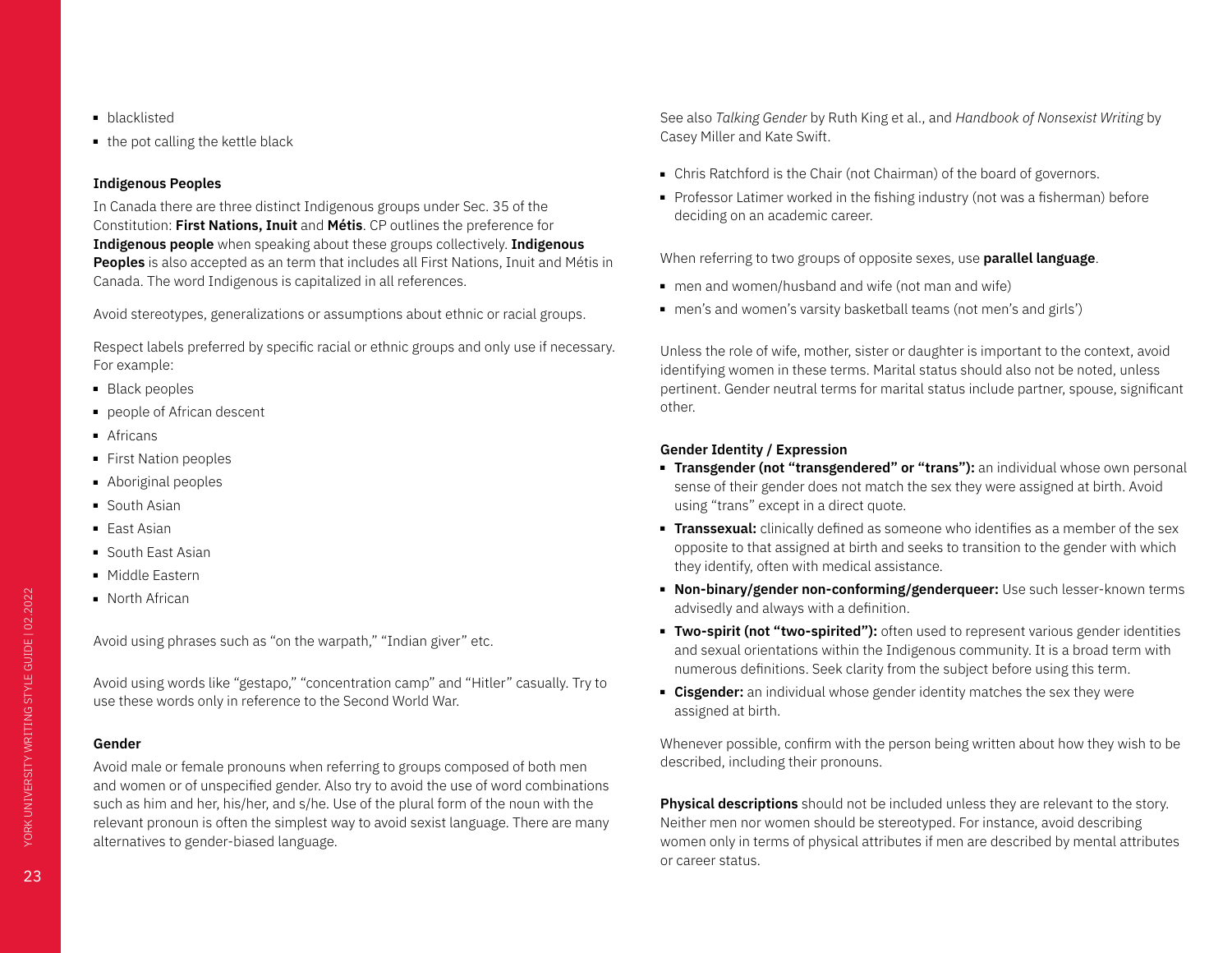#### Don't write:

■ James Carrera is a respected geologist, and his wife Anna is a striking blonde.

Rather, write:

■ Both the Carreras are highly respected in their fields. Anna is a well-known musician and James is a respected geologist.

Avoid stereotyping careers or jobs.

Don't write:

■ Housewives are paying more.

Write:

■ Shoppers are paying more.

Depict men and women equally in terms of physical prowess or mental ability. Don't automatically ascribe particular emotions or feelings to women and actions to men, or vice versa; men can be sensitive and women physically active. Depict men and women equally in the workplace.

#### **Sexual Orientation**

- A person's sexual orientation should never be mentioned unless relevant to the story.
- There are common acronyms that refer to sexually diverse communities, including LGBTQI+. Ensure you are accurately representing the community and including explanations when using acronyms.
- Don't use "gay" as a noun.
- Use "sexual orientation," not "sexual preference."

### **Commonly used words to avoid and suggested alternatives**

Avoid: blackball Alternatives: ostracize, disapprove, reject

Avoid: blacklist

Alternatives: condemn, ostracize, boycott

Avoid: blackmail Alternatives: extort, threaten, demand

Avoid: black sheep Alternatives: reprobate, backslider

Avoid: black market Alternatives: underground economy, deals on the side

Avoid: businessman Alternatives: business person

Avoid: chairman Alternatives: Chair, co-ordinator, convenor

Avoid: cleaning woman Alternatives: cleaner

Avoid: clergyman Alternatives: clergy, deacon, minister, pastor, priest, rabbi

Avoid: coloured people Alternatives: Black peoples, people of African descent, African people, South Asian peoples

Avoid: common man Alternatives: average person, members of the public

Avoid: craftsman Alternatives: artisan, craftsperson

Avoid: crippled Alternatives: person(s) or people with a disability

Avoid: the disabled Alternatives: persons or people with disabilities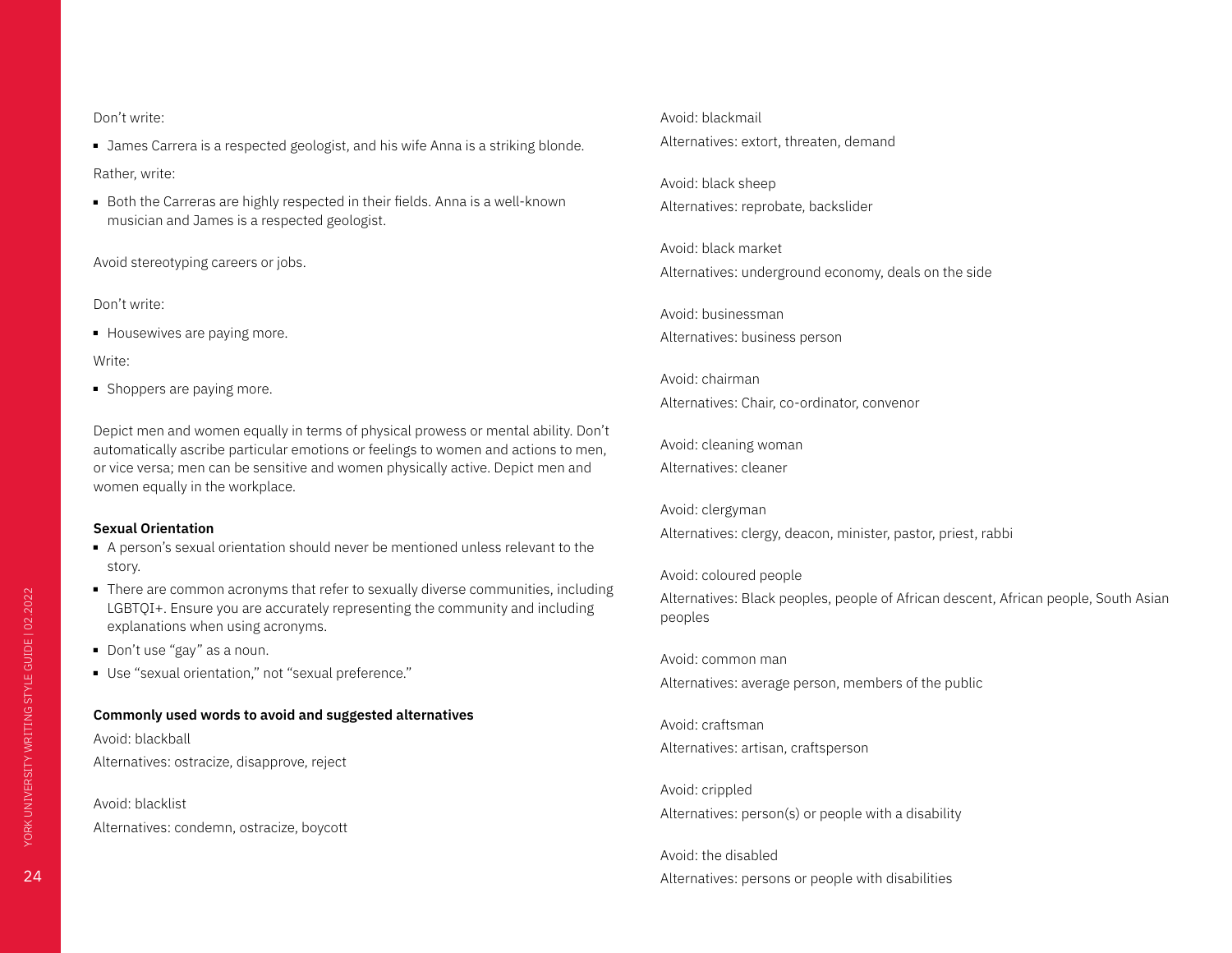Avoid: East Indian Alternatives: South Asian

Avoid: fair sex Alternatives: women

Avoid: fireman Alternatives: firefighter

Avoid: forefathers Alternatives: ancestors

Avoid: gentleman/gentlemen Alternatives: man/men

Avoid: girl/girls (referring to adult females) Alternatives: woman/women

Avoid: the handicapped Alternatives: persons or people with disabilities

Avoid: housewife Alternatives: homemaker

Avoid: lady/ladies (referring to adult females) Alternatives: woman/women

Avoid: layman Alternatives: layperson, average person

Avoid: low man/woman on the totem pole Alternatives: lowest rung of the ladder

Avoid: man in the street Alternatives: person in the street, public, member of the public Avoid: man the phones Alternatives: staff the phones, handle the phones

Avoid: man hours Alternatives: working hours

Avoid: manpower personnel, staff, staffing requirements, workers, workforce

Avoid: mankind Alternatives: civilization, humanity, people

Avoid: man-made Alternatives: synthetic, artificial

Avoid: master/mistress of ceremonies Alternatives: host, MC

Avoid: middleman Alternatives: wholesaler, go-between

Avoid: newsman Alternatives: journalist, reporter

Avoid: non-whites Alternatives: people of colour

Avoid: orientals Alternatives: Asian peoples, East Asian peoples, Southeast Asian peoples

Avoid: physically challenged Alternatives: person with a physical disability

Avoid: policeman Alternatives: officer, police officer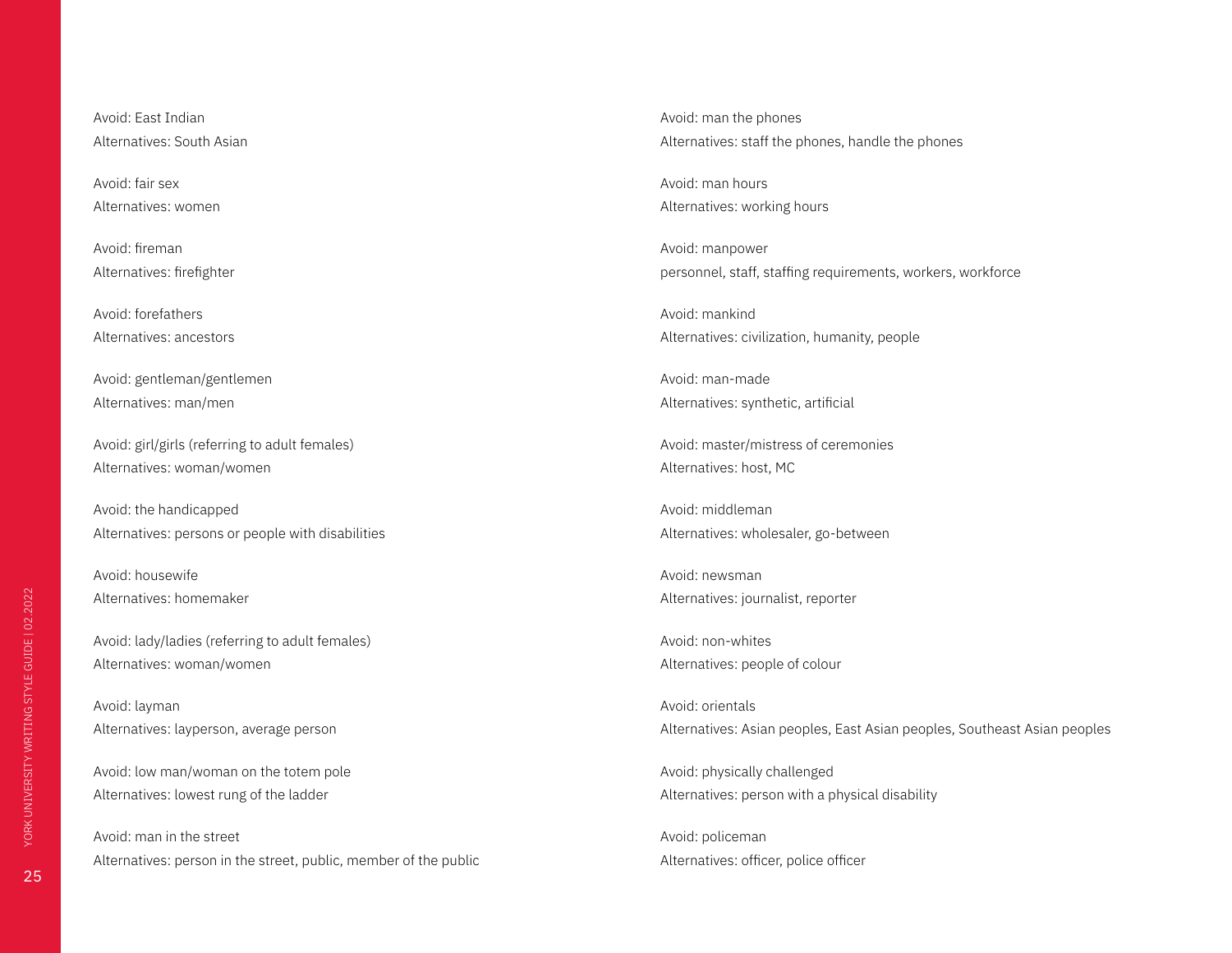### <span id="page-25-0"></span>Avoid: postman Alternatives: postal worker, mail carrier

Avoid: primitive societies Alternatives: non-industrial societies

Avoid: right-hand man Alternatives: assistant

Avoid: salesman Alternatives: clerk, sales rep

Avoid: spokesman spokesperson, Alternatives: representative, speaker, official

Avoid: stewardess Alternatives: flight attendant

Avoid: tribes Alternatives: ethnic groups

Avoid: West Indian Alternatives: Caribbean

Avoid: wives and children Alternatives: families/family

Avoid: workman Alternatives: worker

## SPELLING

The following includes words from the *Canadian Oxford Dictionary* and *The Canadian Press Caps and Spelling* with troublesome spellings. Also included are some academic words often used at York University.

For anything that is not included below, refer to *The Canadian Press Caps and Spelling*  first, followed by the *Canadian Oxford Dictionary*.

- 3D (not 3-D)
- Aboriginal (uppercase in all uses; Indigenous preferred)
- Aboriginal Peoples (when referring to all of Canada's Indians, Inuit and Métis)
- abscess
- accommodate
- acknowledgment
- aesthetic
- aging (not ageing)
- allotted
- alumnae rarely used. (See the **[ALUMNI](#page-5-2)** section.)
- alumni most commonly used. (See the [ALUMNI](#page-5-2) section.)
- alumna
- alumnus
- analyze
- anoint
- BA
- bachelor's degree
- bachelor's degrees not bachelors' degrees and not capitalized
- battalion
- benefited
- biannual, biennial, bimonthly, biweekly
- Black uppercase for race
- board or board of governors uppercase only when using formal name of the board. (See the [CAPITALIZATION](#page-7-2) section.)
- BSc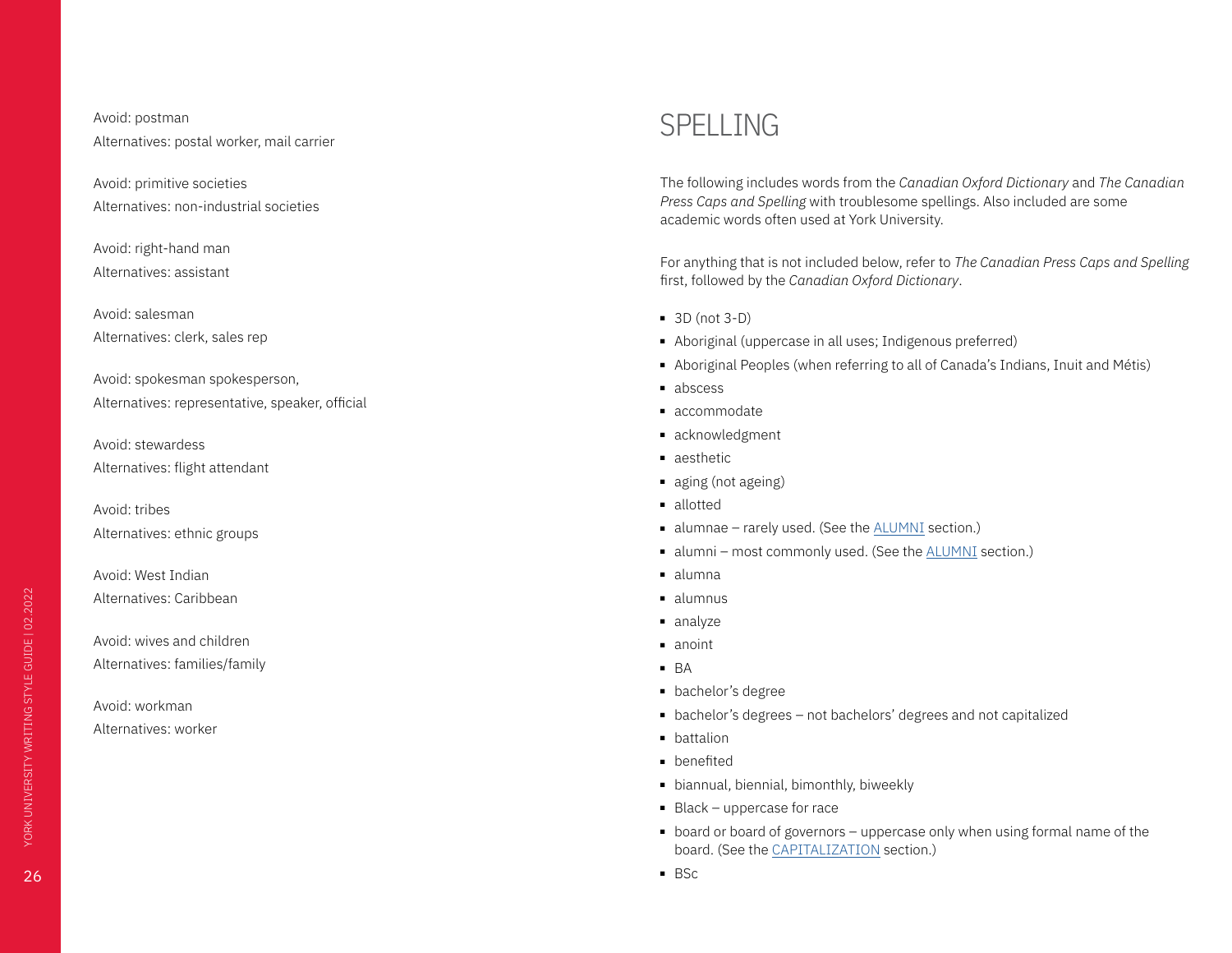- buoy
- caffeine
- Canada Research Chair
- carburetor
- carry forward when used as a verb, as in "I will carry forward this item to the next meeting"
- carryforward when used as a noun, as in "Place this carryforward in column three"
- cemetery
- $\blacksquare$  centre (not center, unless part of a proper name, usually a U.S. organization) in past tense, centred
- $\blacksquare$  chair a verb, as in "She will chair the meeting"
- Chair a noun; when referring to a title, capitalized to avoid confusion with other form of the word. (See the [CAPITALIZATION](#page-7-2) section.)
- Calumet College college is capitalized when referring to a specific college. (See the [CAPITALIZATION](#page-7-2) section.)
- cirrhosis
- co-curricular
- college in general use. (See the [CAPITALIZATION](#page-7-2) section.)
- colour, colourize, colourist
- coloration, colorific
- compatible
- confectionery
- connoisseur
- consensus
- co-ordinate
- co-operate
- deductible
- defence not defense, but defensive
- delicatessen
- deterrent
- dilemma
- disappoint
- DLitt
- doctor of letters, doctor of laws, doctor of medicine avoid use of Dr. unless chiropractor, physician, psychologist, dentist, optometrist, podiatrist
- doctoral degree not capitalized
- doctorate not capitalized
- EcoCampus
- ecstasy
- e.g. meaning "for example." Avoid using, but if you must, use a comma before the abbreviation and not after.
- email not e-mail
- embarrass, embarrassment
- emeritus masculine. (See the EMERITUS section.)
- emoji (singular), emojis (plural)
- English uppercase. (See the [ACADEMIC SUBJECTS](#page-4-1) section.)
- enrol, enrolled, enrolling, enrolment
- $\blacksquare$  ensure (make sure of) not insure, except when referring to insurance
- etc. meaning "and so on"
- $\blacksquare$  faculty as in, a group of professors, the professoriate
- Faculty as in, an academic division, the Faculty of Science. (See the [CAPITALIZATION](#page-7-2) section.)
- favour, favourite, favourable
- Fellow when referring to an academic Fellow, a Fellow of the Royal Society etc. (See the [CAPITALIZATION](#page-7-2) section.)
- first-hand
- First Nation(s)
- First World War (not World War I)
- focused, focusing
- fulfil, fulfilled, fulfilment
- full time as an adverb, e.g. She works here full time (modifies a verb or sentence)
- $\blacksquare$  full-time as an adjective, e.g. He is a full-time student (modifies a noun)
- fundraiser, fundraising
- gauge
- Glendon, Glendon Campus (not Glendon College)
- Governor General no hyphen, capitalize in all references to the Canadian incumbent; otherwise only as a title preceding a name
- grey

YORK UNIVERSITY WRITING STYLE GUIDE | 02.2022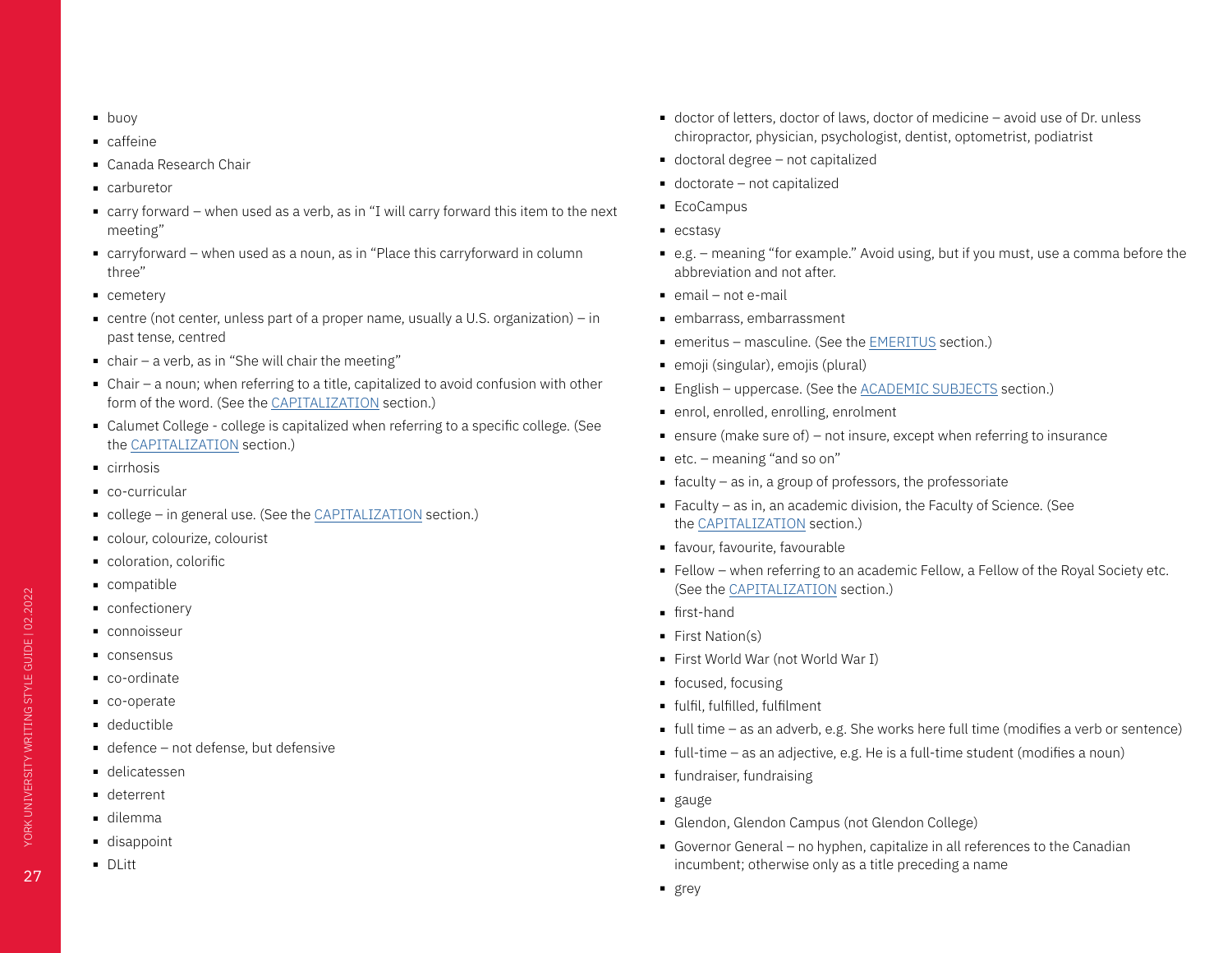- harass, harassment
- Harry W. Arthurs Common
- health care (noun), health-care (adjective)
- hemorrhage
- high school (noun), high-school (adjective)
- honour, honourable but honorary and honoree
- Honours BA
- honours degree
- honorary degree
- *honoris causa* put in italics, indicating Latin words. (See the ITALICS section.)
- hygiene
- hypocrisy, hypocrite
- idiosyncrasy
- i.e. meaning "that is to say" (prefer that is). Do not use a comma after the abbreviation.
- impostor
- impresario
- Indigenous (uppercase in all uses)
- infallible
- innocuous
- inoculate, inoculation
- $\blacksquare$  in regard to not in regards to
- install, installation, installed but instalment
- instil, instilled
- $\blacksquare$  interdisciplinary no hyphen
- internet
- Inuit plural noun and adjective
- Inuk singular noun and adjective
- iridescent
- jeweller, jewelry
- judgment
- Keele Campus
- khaki
- labour but laborious
- lead noun, as in "pencil lead" or type of metal
- lead verb, present tense of "to lead"
- led verb, past tense of "to lead"
- literature not a synonym for English (there are many different types of literature)
- library in general terms, or in subsequent reference
- Library as in the Scott Library; capitalize on first reference with full name
- licence noun (as in driver's licence, fishing licence)
- license verb (to grant a permit to, to authorize the use of; as in, he is licensed as a chiropractor, the restaurant is licensed to serve alcohol)
- lieutenant
- $\blacksquare$  lieutenant-governor with hyphen, uppercase only when it precedes a name
- lifelong
- litre or l (no period)
- livestream
- LGBTOI+ stands for lesbian, gay, bisexual, transgender, queer/questioning and intersex; OK on first reference
- LLD: doctor of laws
- LLB: bachelor of laws
- LLM: master of laws
- long-standing
- loonie (dollar coin)
- MA: master of arts
- master's degree not capitalized
- master's degrees not masters' degrees, and not capitalized
- medallist
- metre or m
- mid-'90s
- middav
- midterm
- midway
- midyear
- mileage (not milage)
- millennium
- MSc (See the DEGREES section.)

YORK UNIVERSITY WRITING STYLE GUIDE | 02.2022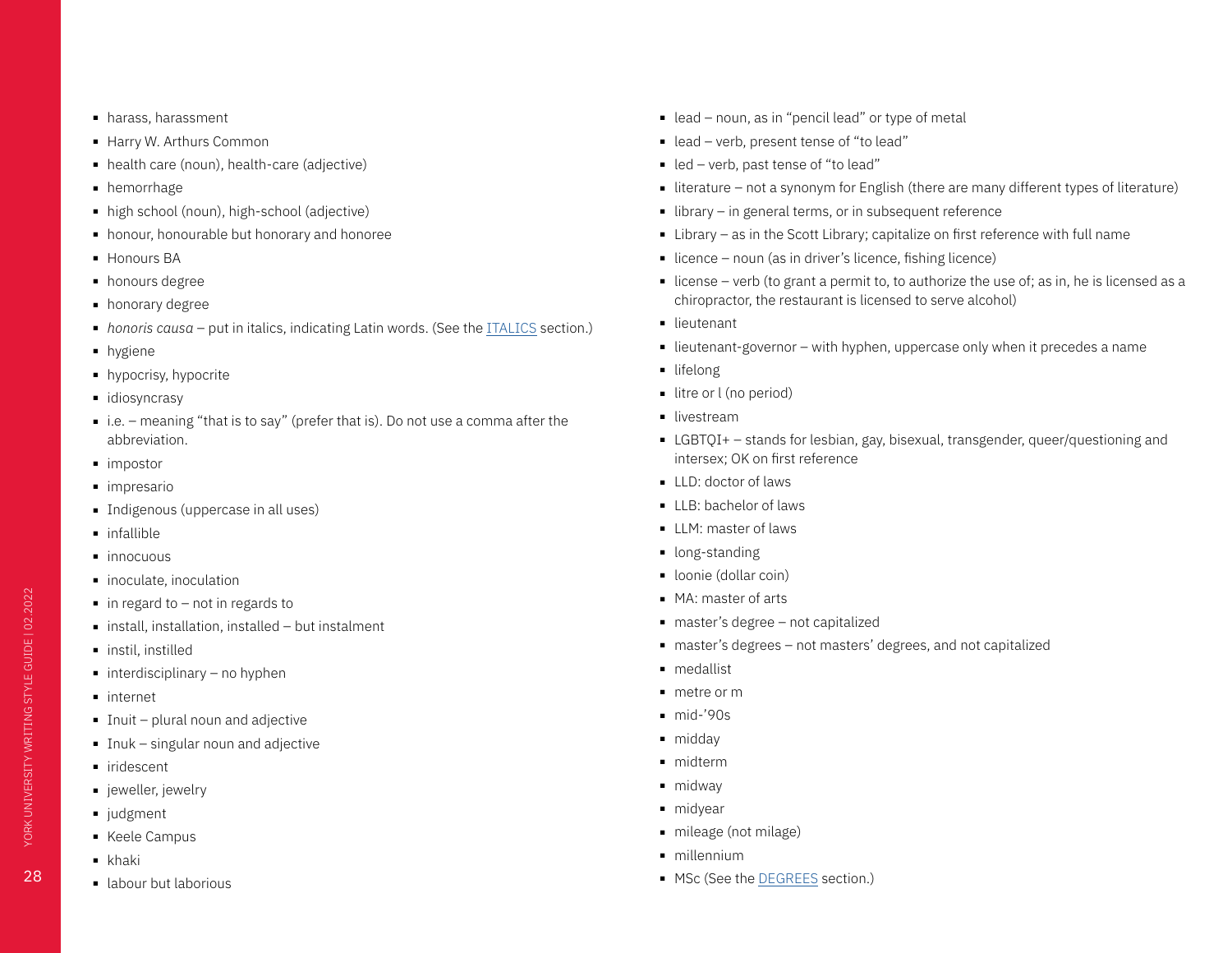- $\blacksquare$  multilingual no hyphen
- multidisciplinary
- newsfeed
- non-profit
- numbers write one through nine as words, depict 10 and up as figures. (See the NUMBERS section.)
- occurrence
- OK (not okay), OK'd, OK'ing
- online
- organization
- Osgoode Hall Law School on first reference. In subsequent references use Osgoode or the law school. Don't use Osgoode Hall – it confuses the school with the court in downtown Toronto.
- panel, panellist, panelling
- parallel, paralleled
- paraphernalia
- Parliament capitalized when referring to the national legislature; not capitalized when referring to provincial or regional legislature
- parliamentary
- Parliament Buildings (Ottawa)
- part time as an adverb, e.g. She works here part time (modifies a verb or sentence)
- part-time as an adjective, e.g. He is a part-time student (modifies a noun)
- a part-timer
- pavilion
- perseverance, persevere, persevering
- per cent spell out, e.g. six per cent increase (no hyphens)
- percentage
- PhD no periods, stands for doctor of philosophy
- policy-maker
- postdoctoral
- postgraduate
- post-secondary
- pow wow
- practice (noun or adjective)
- practise (verb)
- prerequisite
- prerogative (not perog-)
- Pride (capitalized in all references to LGBTOI+ events and symbols)
- principal noun or adjective, meaning first in rank or importance, as in the principal of Glendon Campus, the principal investigator in the research project or the principal objective of the union
- Principal uppercase only when followed by a name, as in Glendon Principal Donald Ipperciel. (See the [CAPITALIZATION](#page-7-2) section.)
- principle noun, meaning fundamental truth or law, as in the moral principle or she has no principles
- privilege
- program (not programme), programmer, programming
- O-and-A, question-and-answer (not Q&A)
- questionnaire
- rarefy, rarefied
- reconnaissance
- $\blacksquare$  restaurateur note the absence of an n
- resuscitate
- rhythm
- sacrilegious
- Schulich School of Business
- Second World War (not World War II)
- semifinal (but quarter-final)
- Senate national legislature
- senate state legislature, in second and subsequent references to the University Senate or general use. (See the [CAPITALIZATION](#page-7-2) section.)
- shepherd
- siege
- startup (noun and adjective)
- Stong College
- supersede
- surmise
- surprise
- tipi (not teepee), the York Tipi

YORK UNIVERSITY WRITING STYLE GUIDE | 02.2022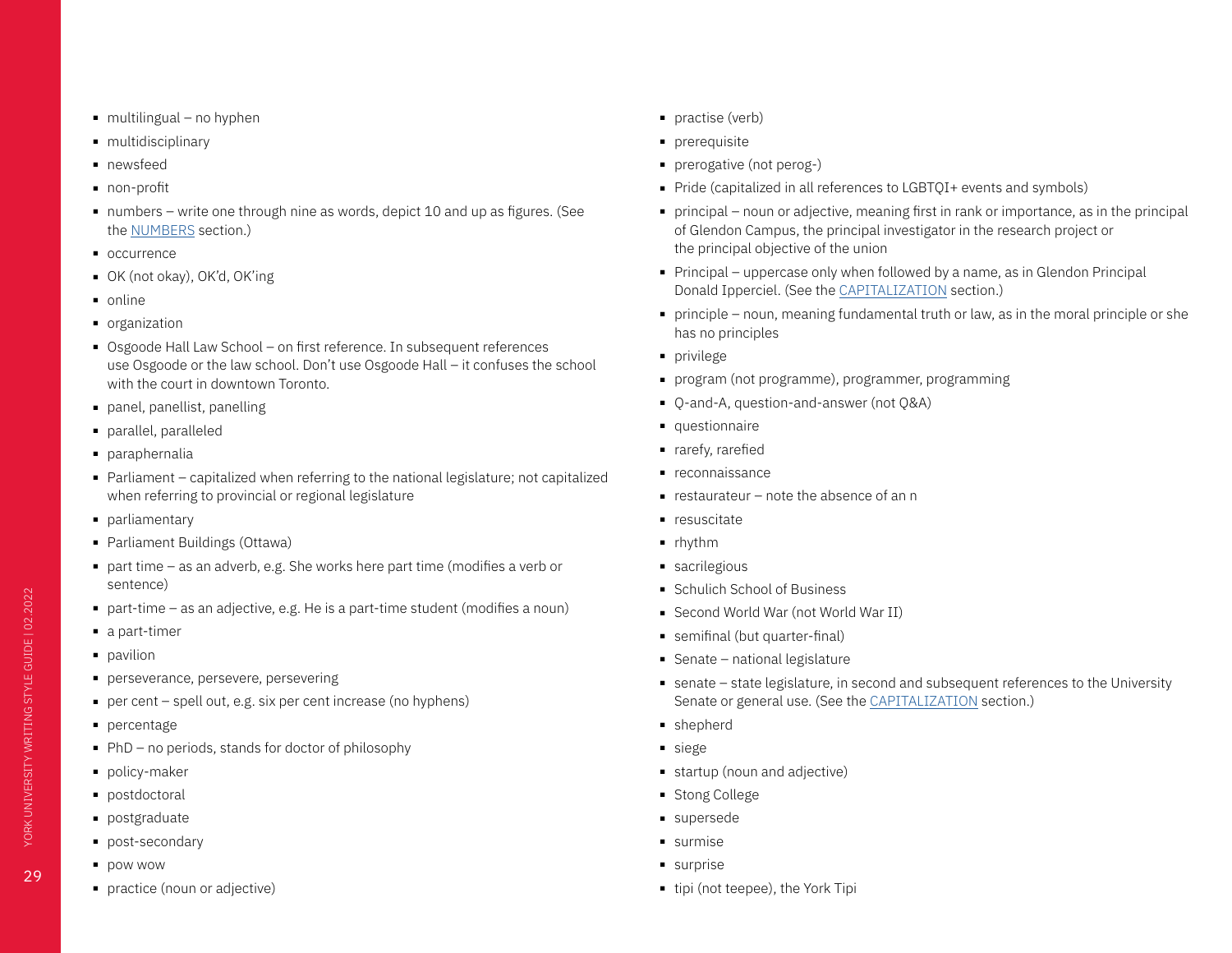- textbook
- $\blacksquare$  theatre not theater (unless part of a proper name, especially in the U.S.)
- theatregoer
- ton (2,000 pounds, U.S. ton) use in colloquial references like "He weighed a ton"
- long ton (2,240 pounds, British ton)
- tonne (1,000 kilograms or 2,204.62 pounds, a.k.a. metric ton)
- toonie, toonies (\$2 coin)
- trade-off (noun and adjective)
- trade off (verb)
- travel, traveller
- University referring to York University
- university referring to all others, or to universities in general. (See the [CAPITALIZATION](#page-7-2) section.)
- University Board of Governors in first reference. (See the [CAPITALIZATION](#page-7-2) section.)
- University Senate in first reference. (See the [CAPITALIZATION](#page-7-2) section.)
- U.K. use periods
- US use only with dollar figures: US\$550
- $\blacksquare$  U.S. all other instances
- valour but valorous
- vapour, vapourish but vaporous, vaporize
- versus use long form in text
- vs. use short form only in sports schedules and law cases
- Vice-President capitalize only when it precedes a name, as in Vice-President Advancement Jeff O'Hagan
- vice-president lowercase in all subsequent references. (See the [CAPITALIZATION](#page-7-2) section.)
- vigorous, vigour
- web page
- website
- weird
- well-being
- well-known
- world-renowned
- worldwide
- worthwhile
- Yom Kippur
- York University (avoid York U and YorkU; York or the University are OK on second reference only)
- yu link (all lowercase)

### **Common Problems**

- its (possessive pronoun)
	- $\bullet$  The department cut its budget.
- it's contraction / abbreviation for "it is"
	- **It's** going to be a busy semester.
- presently
	- **This means in the future, soon or after a short time**, as in "He will arrive presently." It should not be used to mean now. (Use **currently** if you mean now.)
- entitle
	- <sup>u</sup> This means to **give** or to **render**, as in "The claim **entitles** Canadian Indigenous Peoples to fish on the land." This word should **not be used in reference to a book**, unless one is speaking of the author's **act of giving** the book a name, as in "He decided to entitle his book *A Life in Progress*." But the book is **titled** or **called** *A Life in Progress*.
- $\blacksquare$  in regard to  $-$  not in regards to
- irregardless
	- $\bullet$  This is not a word; don't use it. The word is **regardless**.
- "That" versus "which"
	- **Use that** before a restrictive clause and which before everything else. If removing the words that follow would change the meaning of the sentence, use **that**. Otherwise, **which** is fine.
- "Comprise" versus "compose"
	- $\bullet$  To comprise means to contain. Compose means to make up.

30

YORK UNIVERSITY WRITING STYLE GUIDE | 02.2022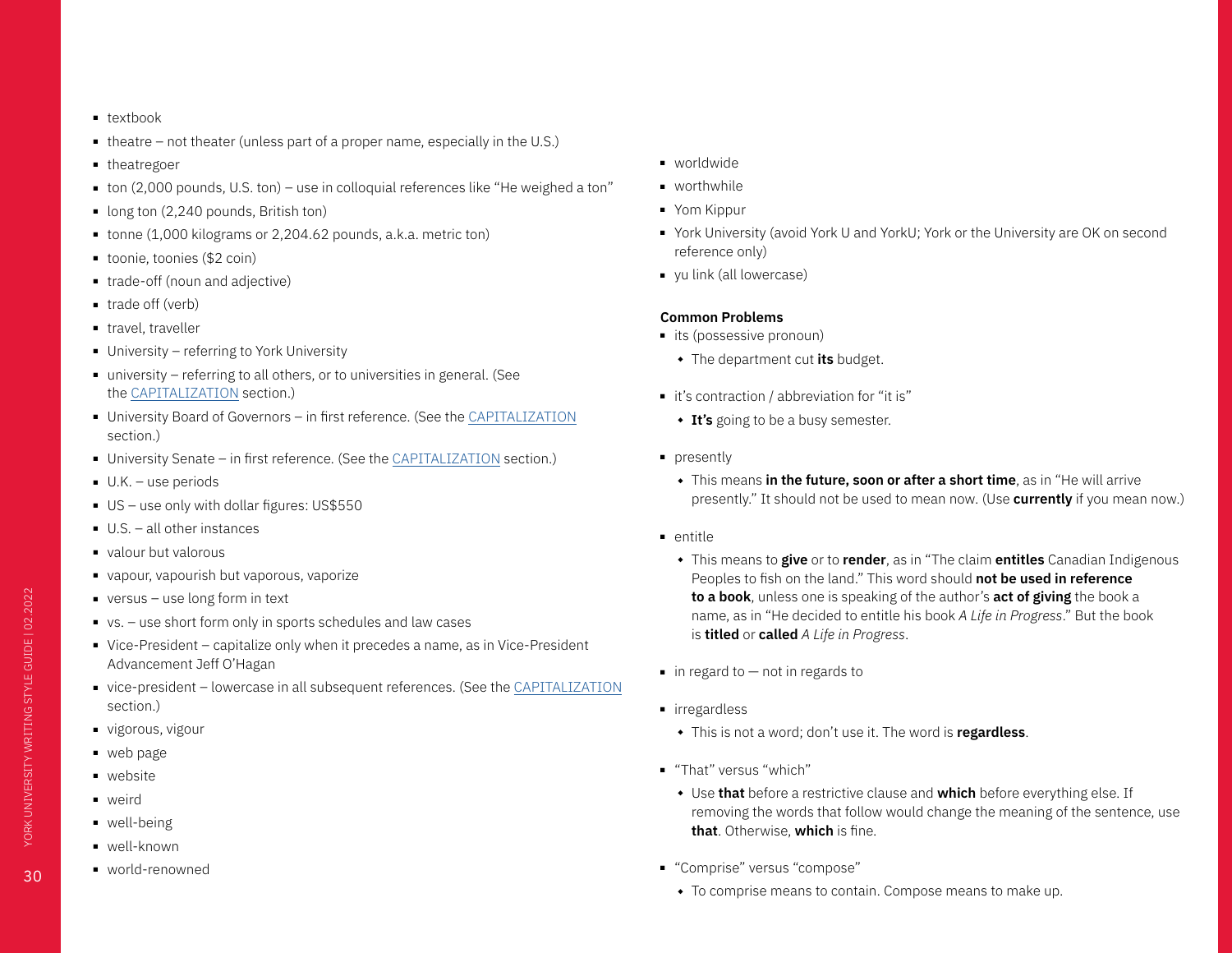## <span id="page-30-0"></span>TITLES

(For rules on capitalization of titles, see the [CAPITALIZATION](#page-7-2) section.)

With few exceptions, a title more than two words long should be set off from the name with commas.

■ Rhonda L. Lenton, president and vice-chancellor of York University

A title set off from a name by commas is lowercased.

■ The president and vice-chancellor, Rhonda L. Lenton, will represent York University at the talks.

#### **Courtesy Titles**

Avoid using courtesy titles **Mr., Mrs., Miss** or **Ms.**

#### **Honorific Titles**

Honourable, right honourable, excellency etc. are to be avoided, except in formal invitations and direct quotations.

Two exceptions to the above rule are the academic honorific titles Distinguished Research Professor and University Professor, which are always capitalized.

### **Professional Titles**

Use **Dr.** for the following licensed health-care professionals only: chiropractors, physicians, psychologists, dentists, optometrist and podiatrists.

Do not use **Dr.** for people with doctorates outside the health-care field. Instead, list their honorary degree. (See the DEGREES section.)

## UNDERLINING

### (See the ITALICS section.)

### WEB ADDRESSES

If providing a web address (URL), omit the "http://" and "www." Follow uppercase and lowercase exactly.

If a company uses a variation of its internet address as its corporate name, capitalize the first letter, e.g. Amazon.com.